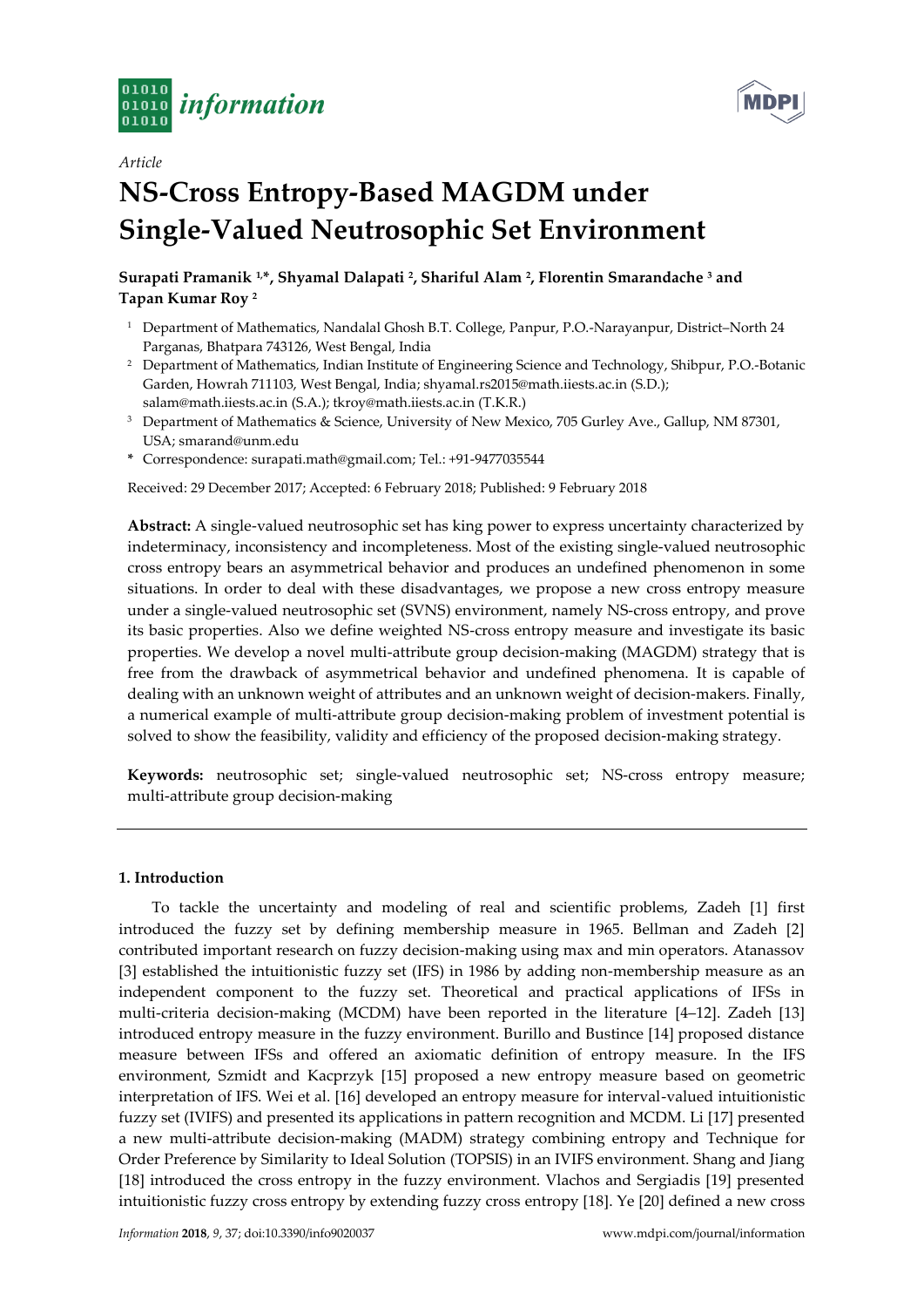entropy under an IVIFS environment and presented an optimal decision-making strategy. Xia and Xu [21] put forward a new entropy and a cross entropy and employed them for multi-attribute criteria group decision-making (MAGDM) strategy under an IFS environment. Tong and Yu [22] defined cross entropy under an IVIFS environment and applied it to MADM problems.

The study of uncertainty took a new direction after the publication of the neutrosophic set (NS) [23] and single-valued neutrosophic set (SVNS) [24]. SVNS appeals more to researchers for its applicability in decision-making [25–54], conflict resolution [55], educational problems [56,57], image processing [58–60], cluster analysis [61,62], social problems [63,64], etc. The research on SVNS gained momentum after the inception of the international journal "Neutrosophic Sets and Systems". Combining with the neutrosophic set, a number of hybrid neutrosophic sets such as the neutrosophic soft set [65–72], the neutrosophic soft expert set [73–75], the neutrosophic complex set [76], the rough neutrosophic set [77–86], the rough neutrosophic tri complex set [87], the neutrosophic rough hyper complex set [88], the neutrosophic hesitant fuzzy sets/multi-valued neutrosophic set [89–97], the bipolar neutrosophic set [98–103], the rough bipolar neutrosophic set [104], the neutrosophic cubic set [105–113], and the neutrosophic cubic soft set [114,115] has been reported in the literature. Wang et al. [116] defined the interval neutrosophic set (INS). Different interval neutrosophic hybrid sets and their theoretical development and applications have been reported in the literature, such as the interval-valued neutrosophic soft set [117], the interval neutrosophic complex set [118], the interval neutrosophic rough set [119–121], and the interval neutrosophic hesitant fuzzy set [122]. Other extensions of neutrosophic sets, such as trapezoidal neutrosophic sets [123,124], normal neutrosophic sets [125], single-valued neutrosophic linguistic sets [126], interval neutrosophic linguistic sets [127,128], simplified neutrosophic linguistic sets [129], single-valued neutrosophic trapezoid linguistic sets [130], interval neutrosophic uncertain linguistic sets [131–133], neutrosophic refined sets [134–139], linguistic refined neutrosophic sets [140] bipolar neutrosophic refined sets [141], and dynamic single-valued neutrosophic multi-sets [142] have been proposed to enrich the study of neutrosophics. So the field of neutrosophic study has been steadily developing.

Majumdar and Samanta [143] defined an entropy measure and presented an MCDM strategy under SVNS environment. Ye [144] proposed cross entropy measure under the single-valued neutrosophic set environment, which is not symmetric straight forward and bears undefined phenomena. To overcome the asymmetrical behavior of the cross entropy measure, Ye [144] used a symmetric discrimination information measure for single-valued neutrosophic sets. Ye [145] defined cross entropy measures for SVNSs to overcome the drawback of undefined phenomena of the cross entropy measure [144] and proposed a MCDM strategy.

The aforementioned applications of cross entropy [144,145] can be effective in dealing with neutrosophic MADM problems. However, they also bear some limitations, which are outlined below:

- i. The strategies [144,145] are capable of solving neutrosophic MADM problems that require the criterion weights to be completely known. However, it can be difficult and subjective to offer exact criterion weight information due to neutrosophic nature of decision-making situations.
- ii. The strategies [144,145] have a single decision-making structure, and not enough attention is paid to improving robustness when processing the assessment information.
- iii. The strategies [144,145] cannot deal with the unknown weight of the decision-makers.

## **Research gap:**

MAGDM strategy based on cross entropy measure with unknown weight of attributes and unknown weight of decision-makers.

This study answers the following research questions:

- i. Is it possible to define a new cross entropy measure that is free from asymmetrical phenomena and undefined behavior?
- ii. Is it possible to define a new weighted cross entropy measure that is free from the asymmetrical phenomena and undefined behavior?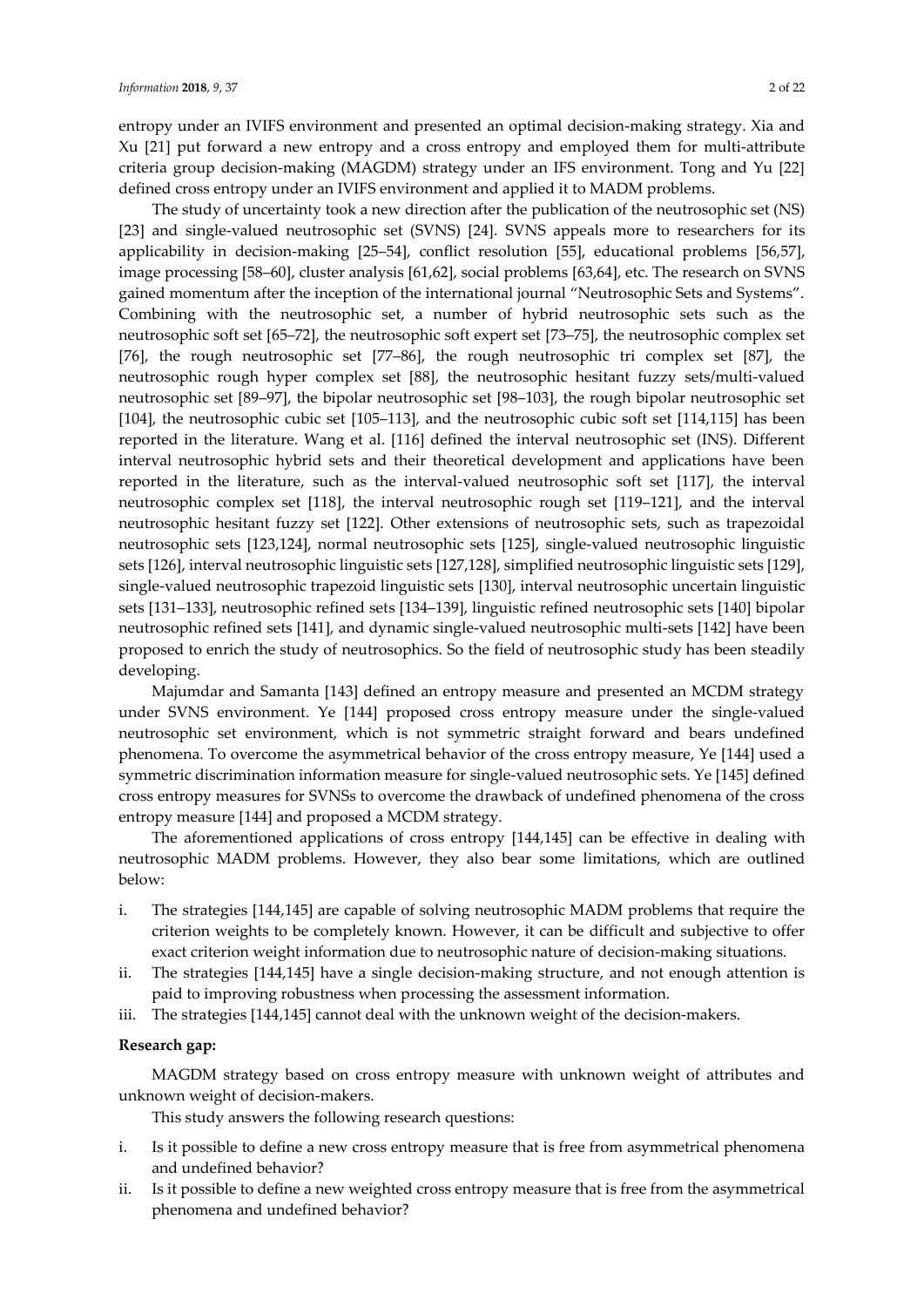- iii. Is it possible to develop a new MAGDM strategy based on the proposed cross entropy measure in single-valued neutrosophic set environment, which is free from the asymmetrical phenomena and undefined behavior?
- iv. Is it possible to develop a new MAGDM strategy based on the proposed weighted cross entropy measure in the single-valued neutrosophic set environment that is free from the asymmetrical phenomena and undefined behavior?
- v. How do we assign unknown weight of attributes?
- vi. How do we assign unknown weight of decision-makers?

## **Motivation:**

The above-mentioned analysis describes the motivation behind proposing a comprehensive NS-cross entropy-based strategy for tackling MAGDM under the neutrosophic environment. This study develops a novel NS-cross entropy-based MAGDM strategy that can deal with multiple decision-makers and unknown weight of attributes and unknown weight of decision-makers and free from the drawbacks that exist in [144,145].

The objectives of the paper are:

- 1. To define a new cross entropy measure and prove its basic properties, which are free from asymmetrical phenomena and undefined behavior.
- 2. To define a new weighted cross measure and prove its basic properties, which are free from asymmetrical phenomena and undefined behavior.
- 3. To develop a new MAGDM strategy based on weighted cross entropy measure under single-valued neutrosophic set environment.
- 4. To develop a technique to incorporate unknown weight of attributes and unknown weight of decision-makers in the proposed NS-cross entropy-based MAGDM under single-valued neutrosophic environment.

To fill the research gap, we propose NS-cross entropy-based MAGDM, which is capable of dealing with multiple decision-makers with unknown weight of the decision-makers and unknown weight of the attributes.

The main contributions of this paper are summarized below:

- 1. We define a new NS-cross entropy measure and prove its basic properties. It is straightforward symmetric and it has no undefined behavior.
- 2. We define a new weighted NS-cross entropy measure in the single-valued neutrosophic set environment and prove its basic properties. It is straightforward symmetric and it has no undefined behavior.
- 3. In this paper, we develop a new MAGDM strategy based on weighted NS cross entropy to solve MAGDM problems with unknown weight of the attributes and unknown weight of decision-makers.
- 4. Techniques to determine unknown weight of attributes and unknown weight of decisions makers are proposed in the study.

The rest of the paper is presented as follows: Section 2 describes some concepts of SVNS. In Section 3 we propose a new cross entropy measure between two SVNS and investigate its properties. In Section 4, we develop a novel MAGDM strategy based on the proposed NS-cross entropy with SVNS information. In Section 5 an illustrative example is solved to demonstrate the applicability and efficiency of the developed MAGDM strategy under SVNS environment. In Section 6 we present comparative study and discussion. Section 7 offers conclusions and the future scope of research.

#### **2. Preliminaries**

This section presents a short list of mostly known definitions pertaining to this paper.

**Definition 1 [23] NS.** *Let U be a space of points (objects) with a generic element in U denoted by u, i.e., u* U. A neutrosophic set A in U is characterized by truth-membership measure  $T_{\scriptscriptstyle A}$ (u), indeterminacy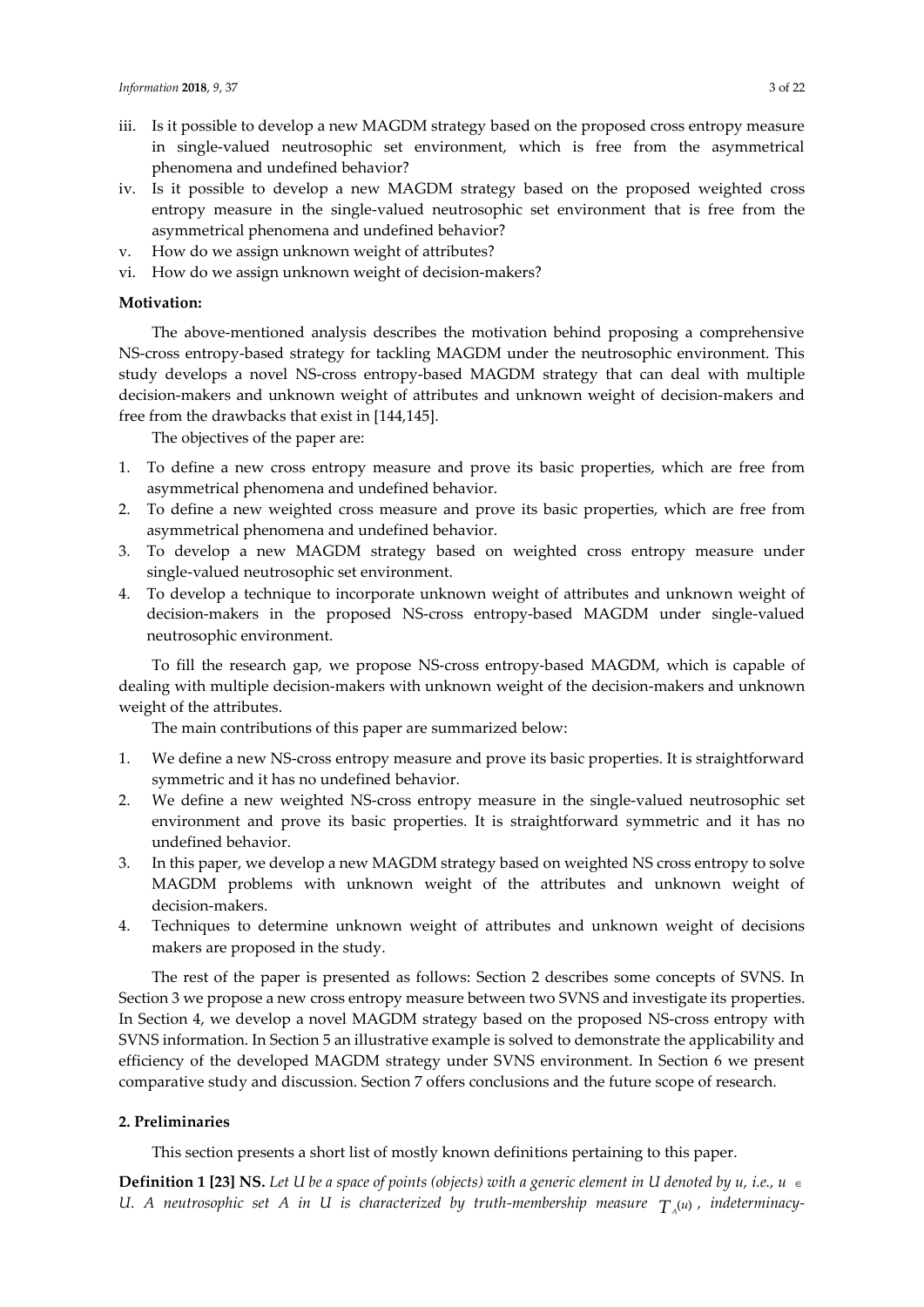membership measure  $I_A^{(u)}$  and falsity-membership measure  $F_A^{(u)}$ , where  $T_A^{(u)}$ ,  $I_A^{(u)}$ ,  $F_A^{(u)}$  are the measures from U to ]  $\bar{ }$  0, 1  $\bar{ }$  [ i.e.,  $\ T_{_A}\!\! (\mathfrak{u})$  ,  $\ T_{_A}\!\! (\mathfrak{u})$  ,  $\ F_{_A}\!\! (\mathfrak{u})$  : U  $\!\! \rightarrow$  ]  $\bar{ }$  0, 1  $\bar{ }$  [ NS can be expressed as A = {< $\mathfrak{u}$ ; (  $\ T_{_A}\!\! (\mathfrak{u})$  $I_A(u)$ ,  $F_A(u)$   $\geq$   $\forall u \in U$ . Since  $T_A(u)$ ,  $I_A(u)$ ,  $F_A(u)$  are the subsets of  $J$   $\supset$  0,  $1$   $\uparrow$  there the sum  $(T_A(u) + T_A(u))$  $I_A(u) + F_A(u)$  ) lies between  $\int$  0 and 3 $\int$ .

 $\bf{Example~1.}$  Suppose that  $U$  = {  $u_{_1},u_{_2}$  , $u_{_3}$ ... } be the universal set. Let  $\,$  R<sub>1</sub>  $\,$  be any neutrosophic set in U. Then  $\,$  R<sub>1</sub>  $\textit{expressed as} \ \ R_1 = \{ \textless u_1 \, ; \, (0.6, \, 0.3, \, 0.4) \textgt: : \ u_1 \ \in \ \textit{U} \}.$ 

**Definition 2 [24] SVNS.** Assume that U be a space of points (objects) with generic elements  $u \in U$ . A SVNS *H* in U is characterized by a truth-membership measure  $T<sub>H</sub>(u)$ , an indeterminacy-membership measure  $I<sub>H</sub>(u)$ , *and a falsity-membership measure*  $F_H(u)$ , where  $T_H(u)$ ,  $H_H(u)$ ,  $F_H(u) \in [0, 1]$  for each point u in U. Therefore, a *SVNS A can be expressed as H = {u, (T<sub>H</sub> (u), I<sub>H</sub> (u), F<sub>H</sub> (u)) |*  $\forall$  *u* $\in$  *U}, whereas, the sum of T<sub>H</sub>(u), I<sub>H</sub>(u) and*  $F_H(u)$  satisfy the condition  $0 \le T_H(u) + I_H(u) + F_H(u) \le 3$  and  $H(u) = \langle T_H(u), H_H(u), F_H(u) \rangle$  call a single-valued *neutrosophic number (SVNN).*

**Example 2.** Suppose that  $U = \{u_1, u_2, u_3, \ldots\}$  be the universal set. A SVNS H in U can be expressed as:  $H = \{u_1, u_2, u_3, \ldots\}$  be the universal set. A SVNS H in U can be expressed as:  $H = \{u_1, u_2, u_3, \ldots\}$ *(0.7, 0.3, 0.5)|* 1 *u* <sup>∈</sup> *U} and SVNN presented H = <0.7, 0.3, 0.5>.*

**Definition 3 [24] Inclusion of SVNSs.** *The inclusion of any two SVNS sets H<sup>1</sup> and H<sup>2</sup> in U is denoted by H<sup>1</sup>* <sup>⊆</sup> *H<sup>2</sup> and defined as follows:*

$$
H_1 \subseteq H_2, T_{H_1}(u) \leq T_{H_2}(u), I_{H_1}(u) \geq I_{H_2}(u), F_{H_1}(u) \geq F_{H_2}(u) \text{ iff for all } u \in U.
$$

**Example 3.** Let H<sub>1</sub> and H<sub>2</sub> be any two SVNNs in U presented as follows: H<sub>1</sub> = <(0.7, 0.3, 0.5)> and H<sub>2</sub> = <(0.8, *0.2, 0.4)> for all*  $u \in U$ *. Using the property of inclusion of two SVNNs, we conclude that*  $H_1 \subseteq H_2$ *.* 

**Definition 4 [24] Equality of two SVNSs.** *The equality of any two SVNS H<sup>1</sup> and H<sup>2</sup> in U denoted by H<sup>1</sup> = H2 and defined as follows:*

$$
T_{H_1}(u) = T_{H_2}(u),
$$
  $I_{H_1}(u) = I_{H_2}(u)$  and  $F_{H_1}(u) = F_{H_2}(u)$  for all  $u \in U$ .

**Definition 5 Complement of any SVNSs.** The complement of any SVNS H in U denoted by H<sup>c</sup> and *defined as follows:*

$$
H^c = \{u, 1 - T_{H}, 1 - I_{H}, 1 - F_{H} | u \in U\}.
$$

**Example 4.** *Let H be any SVNN in U presented as follows: H = < (0.7, 0.3, 0.5) >. Then compliment of H is obtained as H<sup>c</sup> = <(0.3, 0.7, 0.5)>.*

**Definition 6 [24] Union.** *The union of two single-valued neutrosophic sets H<sup>1</sup> and H<sup>2</sup> is a neutrosophic set H<sup>3</sup> (say) written as*

 $H_3 = H_1 \cup H_2$ .  $T_{H_3}(u) = max \{ T_{H_1}(u), T_{H_2}(u) \}$ ,  $T_{H_3}(u) = min \{ T_{H_1}(u), T_{H_2}(u) \}$ ,  $F_{H_3}(u) = min \{ F_{H_1}(u), F_{H_2}(u) \}$ ,  $\forall u \in U$ .

**Example 5.** *Let H<sup>1</sup> and H2 be two SVNSs in U presented as follows:*

*H<sup>1</sup> = <(0.6, 0.3, 0.4)> and H2 = <(0.7, 0.3, 0.6)>. Then union of them is presented as:*

$$
H_1 \cup H_2 = \langle 0.7, 0.3, 0.4 \rangle.
$$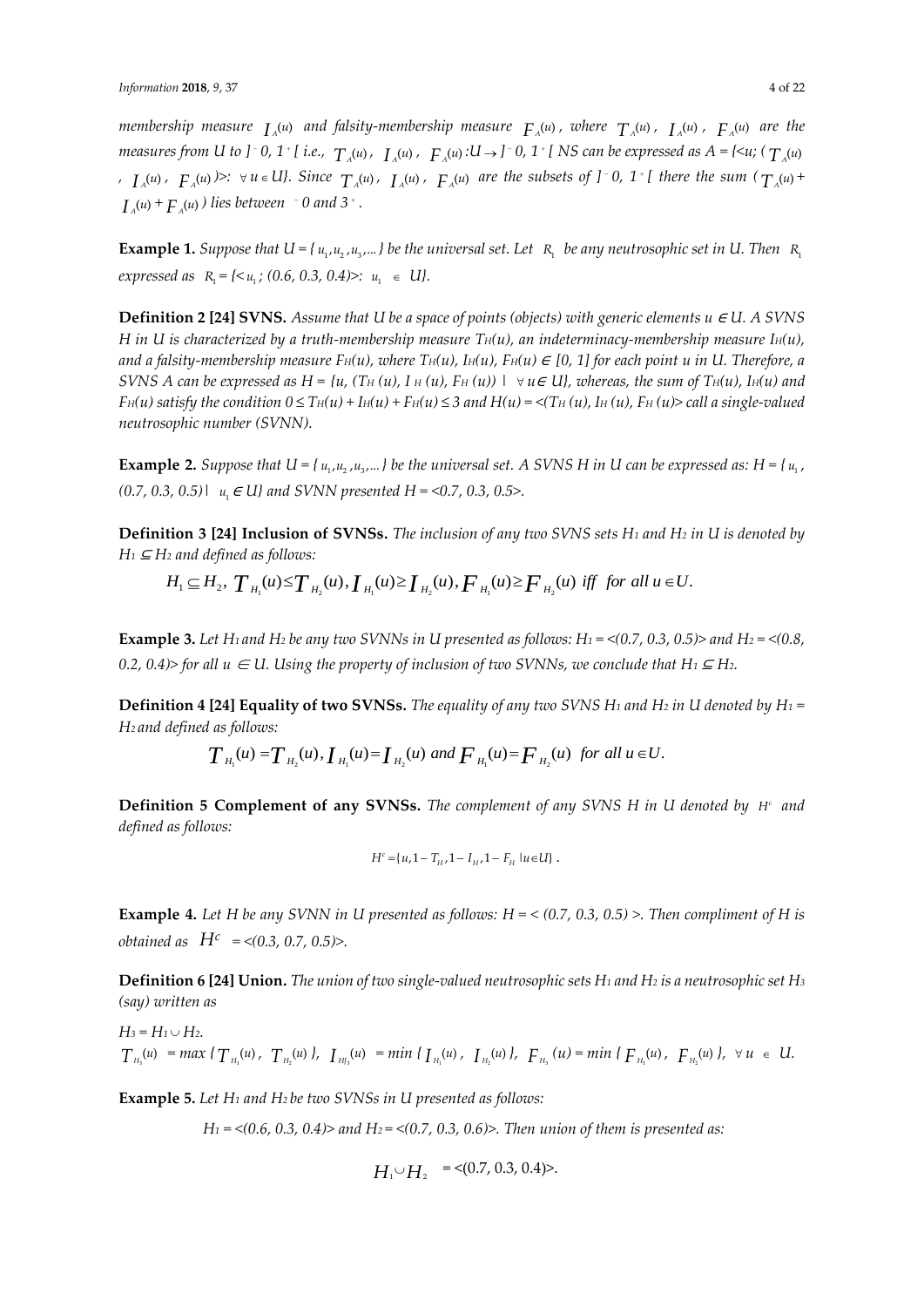**Definition 7 [24] Intersection.** *The intersection of two single-valued neutrosophic sets H<sup>1</sup> and H<sup>2</sup> denoted by H<sup>4</sup> and defined as*

*H<sup>4</sup> = H<sup>1</sup> H<sup>2</sup>*  $T_{H_4}(u) = min \{ T_{H_1}(u), T_{H_2}(u) \}, T_{H_4}(u) = max \{ T_{H_1}(u), T_{H_2}(u) \}$  $F_{H_4}(u) = max \{ F_{H_1}(u), F_{H_2}(u) \}, \forall u \in U.$ 

**Example 6.** *Let H<sup>1</sup> and H2 be two SVNSs in U presented as follows:*

*H<sup>1</sup> = <(0.6, 0.3, 0.4)> and H2 = <(0.7, 0.3, 0.6)>.*

*Then intersection of H<sup>1</sup> and H<sup>2</sup> is presented as follows:*

$$
H_1 \cap H_2 = \langle (0.6, 0.3, 0.6) \rangle
$$

#### **3. NS-Cross Entropy Measure**

In this section, we define a new single-valued neutrosophic cross-entropy measure for measuring the deviation of single-valued neutrosophic variables from an a priori one.

**Definition 8 NS-cross entropy measure.** Let H1 and H2 be any two SVNSs in U = {  $u_1, u_2, u_3, ..., u_n$  } . Then, the *single-valued cross-entropy of H<sup>1</sup> and H2 is denoted by CENS (H1, H2) and defined as follows:*

$$
CE_{NS} (H_{1}, H_{2}) = \frac{1}{2} \left\{ \sum_{i=1}^{n} \left\{ \frac{2 \left| T_{H_{1}}(u_{i}) - T_{H_{2}}(u_{i}) \right|}{\sqrt{1 + \left| T_{H_{1}}(u_{i}) \right|^{2}} + \sqrt{1 + \left| T_{H_{2}}(u_{i}) \right|^{2}} + \frac{2 \left| (1 - T_{H_{1}}(u_{i})) - (1 - T_{H_{2}}(u_{i})) \right|}{\sqrt{1 + \left| (1 - T_{H_{1}}(u_{i})) \right|^{2}} + \sqrt{1 + \left| (1 - T_{H_{2}}(u_{i})) \right|^{2}} + \sqrt{1 + \left| (1 - T_{H_{2}}(u_{i})) \right|^{2}} \right| + \left| \frac{2 \left| T_{H_{1}}(u_{i}) - T_{H_{2}}(u_{i}) \right|}{\sqrt{1 + \left| T_{H_{1}}(u_{i}) \right|^{2}} + \sqrt{1 + \left| (1 - T_{H_{1}}(u_{i})) \right|^{2}} + \sqrt{1 + \left| (1 - T_{H_{2}}(u_{i})) \right|^{2}} \right| + \left| \frac{2 \left| F_{H_{1}}(u_{i}) - F_{H_{2}}(u_{i}) \right|}{\sqrt{1 + \left| F_{H_{1}}(u_{i}) \right|^{2}} + \sqrt{1 + \left| (1 - T_{H_{1}}(u_{i})) - (1 - F_{H_{2}}(u_{i})) \right|^{2}} \right| + \left| \frac{2 \left| T_{H_{1}}(u_{i}) - F_{H_{2}}(u_{i}) \right|}{\sqrt{1 + \left| F_{H_{1}}(u_{i}) \right|^{2}} + \sqrt{1 + \left| (1 - F_{H_{1}}(u_{i})) \right|^{2}} + \sqrt{1 + \left| (1 - F_{H_{2}}(u_{i})) \right|^{2}} \right|} \right\rangle} \right\}
$$
\n(1)

**Example 7.** Let H<sub>1</sub> and H<sub>2</sub> be two SVNSs in U, which are given by H<sub>1</sub> = {u, (0.7, 0.3, 0.4)|  $u \in U$ } and H<sub>2</sub> = *{u, (0.6, 0.4, 0.2)| u* <sup>∈</sup> *U}. Using Equation (1), the cross entropy value of H1 and H<sup>2</sup> is obtained as*  $CE_{NS}$  (H<sub>1</sub>, H<sub>2</sub>) = 0.707.

**Theorem 1.** Single-valued neutrosophic cross entropy  $\text{CE}_{\text{\tiny{NS}}}$  (H<sub>1</sub>, H<sub>2</sub>) for any two SVNSs  $\,$  H<sub>1</sub>, H<sub>2</sub>  $\,$  , satisfies the *following properties:*

- i.  $CE_{NS}$   $(H_1, H_2) \ge 0$ .
- ii.  $CE_{NS}$  (H<sub>1</sub>, H<sub>2</sub>)=0 if and only if  $T_{H_1}(u_i) = T_{H_2}(u_i)$ ,  $I_{H_1}(u_i) = I_{H_2}(u_i)$ ,  $F_{H_1}(u_i) = F_{H_2}(u_i)$ ,  $\forall u_i \in U$ .
- iii.  $CE_{NS}$   $(H_1, H_2) = CE_{NS}$   $(H_1^c, H_2^c)$
- iv.  $CE_{NS}$  (H<sub>1</sub>, H<sub>2</sub>)= $CE_{NS}$  (H<sub>2</sub>, H<sub>1</sub>)

**Proof.** (i) For all values of  $u_i\in U$  ,  $\left|T_{_{H_1}}\!\!\left(\mathcal{U}_i\right)\right|\geq0$  ,  $\left|T_{_{H_2}}\!\!\left(\mathcal{U}_i\right)\right|\geq0$  ,  $\left|T_{_{H_1}}\!\!\left(\mathcal{U}_i\right)\right|\geq0$  ,  $\left|T_{_{H_2}}\!\!\left(\mathcal{U}_i\right)\right|\geq0$  ,  $\sqrt{1+}\left|T_{_{H_1}}\right|$  $1 + \left| T_{H}(\mathcal{U}_i) \right|^2 \geq 0$ ,  $\left| (1+\left|{T}_{\scriptscriptstyle{H_2}}({\boldsymbol{\mu}}_i)\right|^2 \geq 0 \;\; , \;\; \left| (1+{T}_{\scriptscriptstyle{H_1}}({\boldsymbol{\mu}}_i)) \right| \geq 0 \;\; , \;\; \left| (1+{T}_{\scriptscriptstyle{H_2}}({\boldsymbol{\mu}}_i)) \right| \geq 0 \;\; , \;\; \left| (1+{T}_{\scriptscriptstyle{H_1}}({\boldsymbol{\mu}}_i)) - (1-{T}_{\scriptscriptstyle{H_2}}({\boldsymbol{\mu}}_i)) \right| \geq 0 \;\; , \;\; \; \sqrt{1+}\left| (1-{T}_{\scriptscriptstyle{H$  $\left| 1 + \left| \left( 1 - T_{H}(\boldsymbol{u}_i) \right) \right|^2 \geq 0$ ,  $1 + \left| \left( 1 - T_{H_n}(\mu_i) \right) \right|^2 \geq 0$ .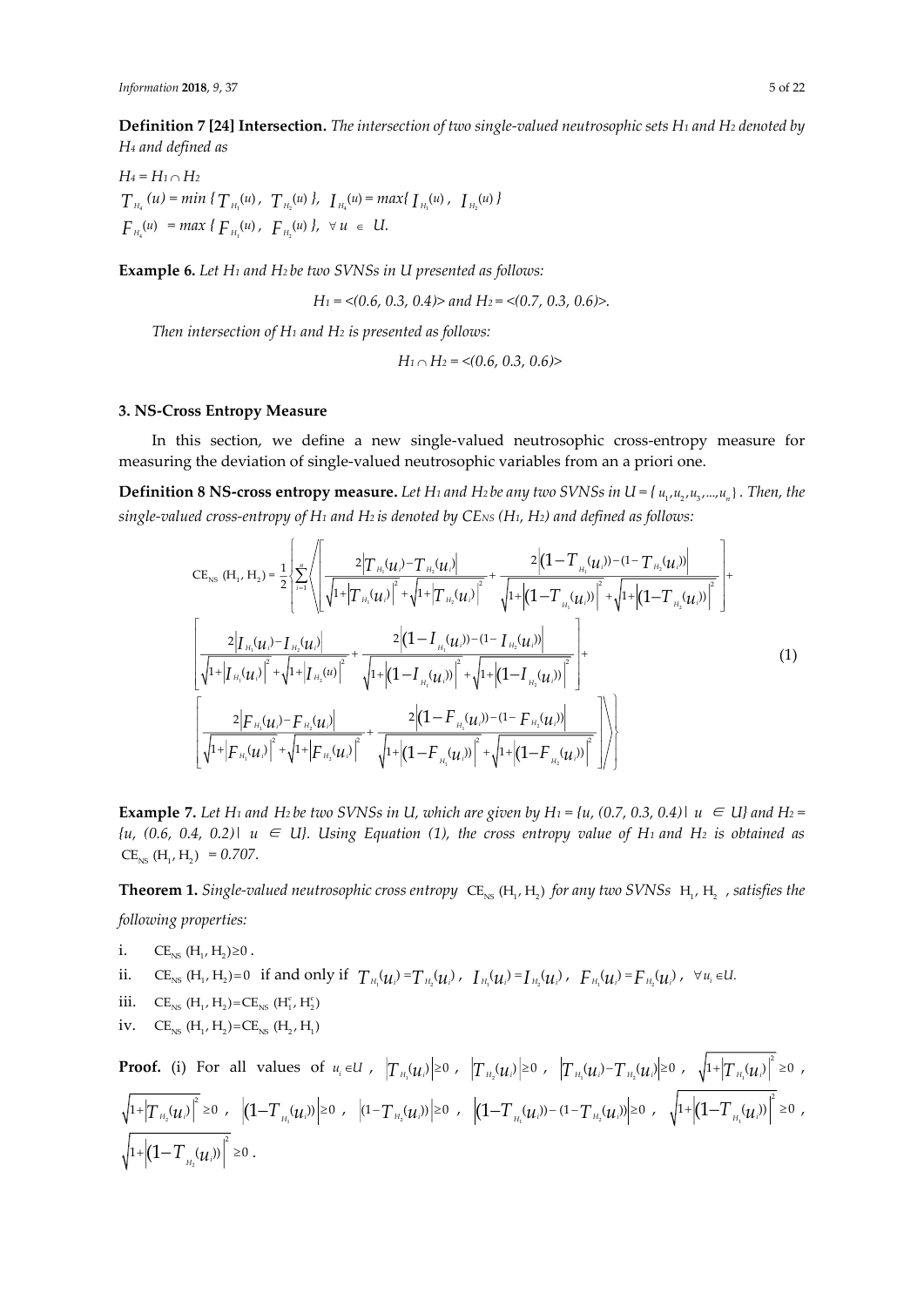Then,  
\n
$$
\left[\frac{2|T_{H_1}(u_i)-T_{H_2}(u_i)|}{\sqrt{1+|T_{H_1}(u_i)|^2}+\sqrt{1+|T_{H_2}(u_i)|^2}}+\frac{2|(1-T_{H_1}(u_i))-1-T_{H_2}(u_i)|}{\sqrt{1+|(1-T_{H_1}(u_i)|^2}+\sqrt{1+|(1-T_{H_2}(u_i)|^2})}\right] \geq 0.
$$
\nSimilarly,  
\n
$$
\left[\frac{2|T_{H_1}(u_i)-T_{H_2}(u_i)|}{\sqrt{1+|T_{H_1}(u_i)|^2}+\sqrt{1+|T_{H_2}(u_i)|^2}}+\frac{2|(1-I_{H_1}(u_i))-1-I_{H_2}(u_i)|}{\sqrt{1+|(1-I_{H_1}(u_i)|^2}+\sqrt{1+|(1-I_{H_2}(u_i)|^2})}\right] \geq 0
$$
\nand  
\n
$$
\left[\frac{2|F_{H_1}(u_i)-F_{H_2}(u_i)|}{\sqrt{1+|F_{H_1}(u_i)|^2}+\sqrt{1+|(1-F_{H_1}(u_i))-1-F_{H_2}(u_i)|}}\right] \geq 0.
$$
\nTherefore,  
\n
$$
C E_{\text{NS}}(H_1, H_2) \geq 0.
$$

Hence complete the proof.

(ii)  
\n(ii)  
\n
$$
\frac{2|T_{H_1}(u_i)-T_{H_2}(u_i)|}{\sqrt{1+|T_{H_1}(u_i)|^2}+\sqrt{1+|T_{H_2}(u_i)|^2}}+\frac{2|(1-T_{H_1}(u_i))-1-T_{H_2}(u_i)|}{\sqrt{1+|(1-T_{H_1}(u_i)|^2}+\sqrt{1+|(1-T_{H_2}(u_i)|^2})}\bigg]=0, \qquad \Leftrightarrow T_{H_1}(u_i)=T_{H_2}(u_i)
$$
\n
$$
\frac{2|T_{H_1}(u_i)-T_{H_2}(u_i)|}{\sqrt{1+|T_{H_1}(u_i)|^2}+\sqrt{1+|(1-I_{H_1}(u_i))|^2}+\sqrt{1+|(1-I_{H_2}(u_i)|^2})}\bigg]=0 \qquad \Leftrightarrow I_{H_1}(u_i)=I_{H_2}(u_i)
$$
\nand,  
\n
$$
\frac{2|F_{H_1}(u_i)-F_{H_2}(u_i)|}{\sqrt{1+|F_{H_1}(u_i)|^2}+\sqrt{1+|(1-F_{H_1}(u_i))|^2}+\sqrt{1+|(1-F_{H_2}(u_i)|^2})}\bigg]=0, \qquad \Leftrightarrow F_{H_1}(u_i)=F_{H_2}(u_i)
$$
\nand,  
\n
$$
\frac{2|F_{H_1}(u_i)-F_{H_2}(u_i)|}{\sqrt{1+|F_{H_1}(u_i)|^2}+\sqrt{1+|(1-F_{H_1}(u_i)|^2}+\sqrt{1+|(1-F_{H_2}(u_i)|^2})}\bigg]=0, \qquad \Leftrightarrow F_{H_1}(u_i)=F_{H_2}(u_i)
$$

Therefore, CE<sub>NS</sub> (H<sub>1</sub>, H<sub>2</sub>)=0, iff 
$$
T_{H_1}(u_i)^{-1}T_{H_2}(u_i)^{-1}T_{H_1}(u_i)^{-1}T_{H_2}(u_i)
$$
,  $T_{H_1}(u_i)^{-1}T_{H_2}(u_i)$ ,  $F_{H_1}(u_i)^{-1}T_{H_2}(u_i)$ ,  $\forall u_i \in U$ .  
\nHence complete the proof.

(iii) Using Definition 5, we obtain the following expression

$$
CE_{\text{NS}} (H_1^c, H_2^c) = \frac{1}{2} \left\{ \sum_{i=1}^{n} \left\{ \frac{2\left| (1 - T_{n_i}(u_i)) - (1 - T_{n_i}(u_i)) \right|}{\sqrt{1 + \left| (1 - T_{n_i}(u_i)) \right|^2} + \sqrt{1 + \left| (1 - T_{n_i}(u_i)) \right|^2} + \sqrt{1 + \left| T_{n_i}(u_i) \right|^2} + \sqrt{1 + \left| T_{n_i}(u_i) \right|^2} + \sqrt{1 + \left| T_{n_i}(u_i) \right|^2} \right| \right\}
$$
\n
$$
\left[ \frac{2\left| (1 - I_{n_i}(u_i)) - (1 - I_{n_i}(u_i)) \right|}{\sqrt{1 + \left| (1 - I_{n_i}(u_i)) \right|^2} + \sqrt{1 + \left| (1 - I_{n_i}(u_i)) \right|^2} + \sqrt{1 + \left| T_{n_i}(u_i) \right|^2} + \sqrt{1 + \left| T_{n_i}(u_i) \right|^2} \right|} + \frac{2\left| T_{n_i}(u_i) - T_{n_i}(u_i) \right|^2}{\sqrt{1 + \left| (1 - F_{n_i}(u_i)) \right|^2} + \sqrt{1 + \left| T_{n_i}(u_i) \right|^2} + \sqrt{1 + \left| T_{n_i}(u_i) \right|^2} + \sqrt{1 + \left| T_{n_i}(u_i) \right|^2} \right|} \right\}
$$
\n
$$
= \frac{1}{2} \left\{ \sum_{i=1}^{n} \left\{ \left( \frac{2|T_{n_i}(u_i) - T_{n_i}(u_i)|}{\sqrt{1 + \left| T_{n_i}(u_i) \right|^2} + \sqrt{1 + \left| T_{n_i}(u_i) \right|^2} + \sqrt{1 + \left| T_{n_i}(u_i) \right|^2} + \sqrt{1 + \left| T_{n_i}(u_i) \right|^2} \right| + \sqrt{1 + \left| (1 - T_{n_i}(u_i)) \right|^2} \right| + \sqrt{1 + \left| (1 - T_{n_i}(u_i)) \right|^2} \right\}
$$
\n
$$
= \frac{1}{2} \left\{ \sum_{i=1}^{n} \left\{ \left( \frac{2|T_{n_i}(u_i) - T_{n_i}(u_i)|}{\sqrt{1 + \left| T_{n_i}(u_i) \right
$$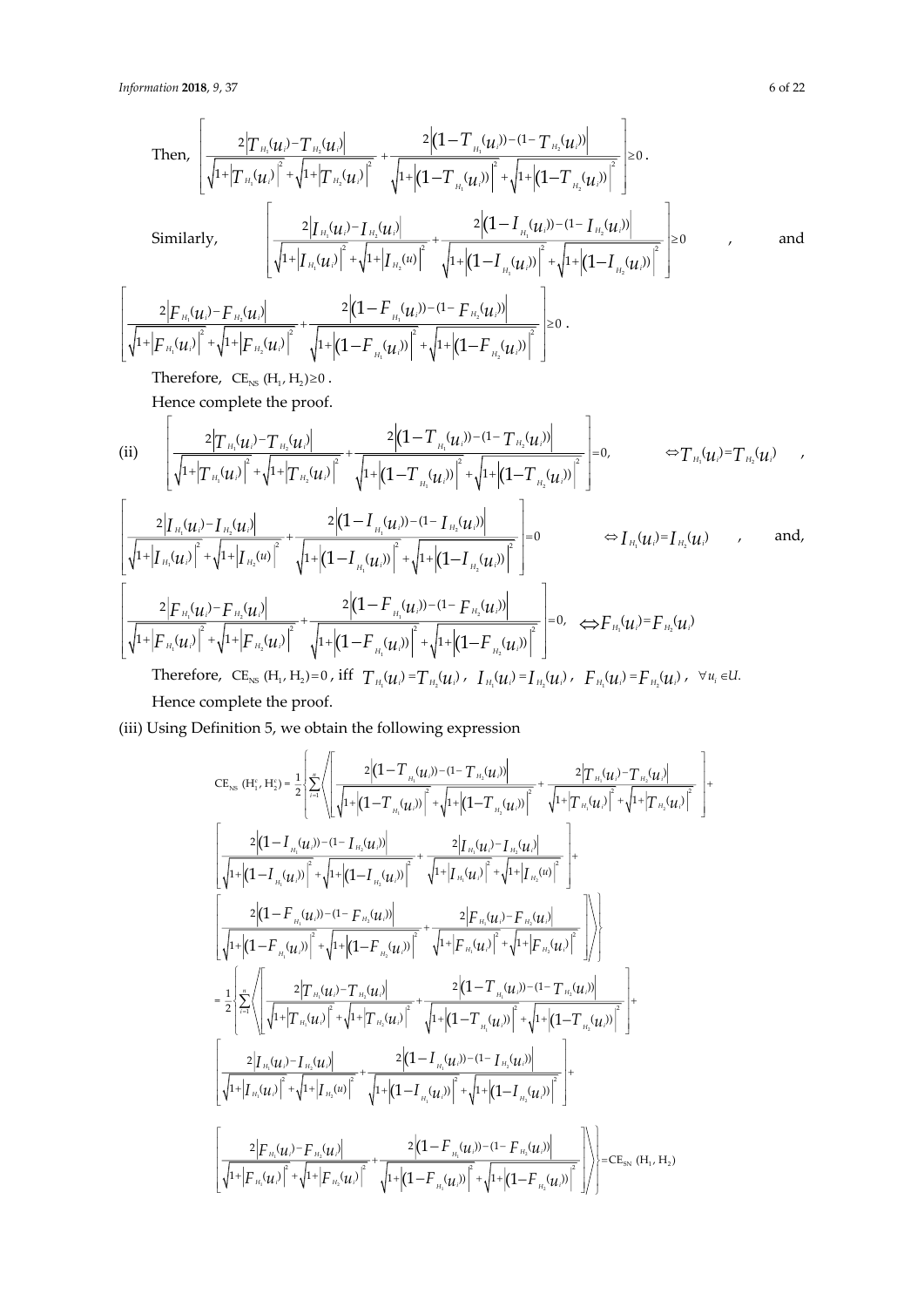Therefore,  $CE_{NS}$  (H<sub>1</sub>, H<sub>2</sub>)= $CE_{NS}$  (H<sub>1</sub>, H<sub>2</sub>). Hence complete the proof.

(iv) Since, 
$$
|T_{H_2}(u_i) - T_{H_2}(u_i)| = |T_{H_2}(u_i) - T_{H_1}(u_i)|
$$
  $|T_{H_1}(u_i) - T_{H_2}(u_i)| = |T_{H_2}(u_i) - T_{H_1}(u_i)|$ 

$$
\left|F_{H_1}(u_i) - F_{H_2}(u_i)\right| = \left|F_{H_2}(u_i) - F_{H_1}(u_i)\right| \qquad , \qquad \left|(1 - T_{H_1}(u_i)) - (1 - T_{H_2}(u_i))\right| = \left|(1 - T_{H_2}(u_i)) - (1 - T_{H_1}(u_i))\right| \qquad ,
$$

$$
\left| (1 - I_{H_1}(u_i)) - (1 - I_{H_2}(u_i)) \right| = \left| (1 - I_{H_2}(u_i)) - (1 - I_{H_1}(u_i)) \right|, \quad \left| (1 - F_{H_2}(u_i)) - (1 - F_{H_2}(u_i)) \right| = \left| (1 - F_{H_2}(u_i)) - (1 - F_{H_2}(u_i)) \right|,
$$
 then,

$$
\frac{1}{1+|T_{H_1}(u_i)|^2} + \sqrt{1+|T_{H_2}(u_i)|^2} = \sqrt{1+|T_{H_2}(u_i)|^2} + \sqrt{1+|T_{H_1}(u_i)|^2}
$$
\n
$$
\frac{1}{1+|T_{H_1}(u_i)|^2} + \sqrt{1+|T_{H_2}(u_i)|^2} = \sqrt{1+|T_{H_2}(u_i)|^2} + \sqrt{1+|T_{H_1}(u_i)|^2}
$$

$$
\sqrt{1+|F_{H_1}(u_i)|^2 + \sqrt{1+|F_{H_2}(u_i)|^2}} = \sqrt{1+|F_{H_2}(u_i)|^2 + \sqrt{1+|F_{H_1}(u_i)|^2}}
$$

$$
\sqrt{1+\left|(1-T_{H_1}(\boldsymbol{u}_i))\right|^2+\sqrt{1+\left|(1-T_{H_2}(\boldsymbol{u}_i))\right|^2}=\sqrt{1+\left|(-T_{H_2}(\boldsymbol{u}_i))\right|^2+\sqrt{1+\left|(1-T_{H_1}(\boldsymbol{u}_i))\right|^2}}
$$

$$
\sqrt{1+|(1-\overline{I}_{H_1}(\mu_i))|^2}+\sqrt{1+|(1-\overline{I}_{H_2}(\mu_i))|^2}=\sqrt{1+|(1-\overline{I}_{H_2}(\mu_i))|^2}+\sqrt{1+|(1-\overline{I}_{H_1}(\mu_i))|^2}
$$
\n
$$
\sqrt{1+|(1-\overline{F}_{H_1}(\mu_i))|^2}+\sqrt{1+|(1-\overline{F}_{H_2}(\mu_i))|^2}=\sqrt{1+|(1-\overline{F}_{H_2}(\mu_i))|^2}+\sqrt{1+|(1-\overline{F}_{H_1}(\mu_i))|^2}, \quad \forall u_i \in U.
$$

Therefore,  $CE_{NS}$  (H<sub>1</sub>, H<sub>2</sub>)= $CE_{NS}$  (H<sub>2</sub>, H<sub>1</sub>).

Hence complete the proof. □

**Definition 9 Weighted NS-cross entropy measure.** We consider the weight  $w_i$  ( $i = 1, 2, ..., n$ ) for the *element u<sub>i</sub>* (*i* = 1, 2, .., *n*) with the conditions  $w_i \in [0,1]$  and  $\sum_{i=1}^{n} w_i = 1$ . and  $\sum_{i=1}^{\infty} w_i$ 

*Then the weighted cross entropy between SVNSs H1 and H<sup>2</sup> can be defined as follows:*

$$
CE_{\rm NS}^{w} (H_1, H_2) = \frac{1}{2} \left\langle \sum_{i=1}^{n} w_i \left\{ \frac{2 |T_{n_i}(u_i) - T_{n_i}(u_i)|}{\sqrt{1 + |T_{n_i}(u_i)|^2} + \sqrt{1 + |T_{n_i}(u_i)|^2}} + \frac{2 |(1 - T_{n_i}(u_i)) - (1 - T_{n_i}(u_i))|}{\sqrt{1 + |(1 - T_{n_i}(u_i))|^2}} \right\} + \frac{2 |(1 - T_{n_i}(u_i)) - (1 - T_{n_i}(u_i))|}{\sqrt{1 + |T_{n_i}(u_i)|^2} + \sqrt{1 + |(1 - T_{n_i}(u_i)) - (1 - T_{n_i}(u_i))|^2}} \right\rbrace + \frac{2 |(1 - T_{n_i}(u_i)) - (1 - T_{n_i}(u_i))|}{\sqrt{1 + |T_{n_i}(u_i)|^2} + \sqrt{1 + |(1 - T_{n_i}(u_i))|^2} + \sqrt{1 + |(1 - T_{n_i}(u_i))|^2} + \sqrt{1 + |(1 - T_{n_i}(u_i))|^2} + \sqrt{1 + |(1 - T_{n_i}(u_i))|^2} + \sqrt{1 + |(1 - T_{n_i}(u_i)) - (1 - T_{n_i}(u_i))|^2} \right\rangle
$$
\n(2)

**Theorem 2.** *Single-valued neutrosophic weighted NS-cross-entropy (defined in Equation (2)) satisfies the following properties:*

- i.  $CE_{NS}^{w}$  (H<sub>1</sub>, H<sub>2</sub>)  $\geq$  0. ii.  $CE_{NS}^w$  (H<sub>1</sub>, H<sub>2</sub>)=0, if and only if  $T_{H_1}(u_i) = T_{H_2}(u_i) I_{H_1}(u_i) = I_{H_2}(u_i)$ ,  $F_{H_1}(u_i) = F_{H_2}(u_i)$ ,  $\forall u_i \in U$ . iii.  $CE_{NS}^{w} (H_1, H_2) = CE_{NS}^{w} (H_1, H_2)$
- iv.  $CE_{NS}^{w} (H_1, H_2) = CE_{NS}^{w} (H_2, H_1)$

Proof. (i). For all values of 
$$
u_i \in U
$$
,  $|T_{H_i}(u_i)| \ge 0$   $|T_{H_2}(u_i)| \ge 0$ ,  $|T_{H_i}(u_i) - T_{H_2}(u_i)| \ge 0$ ,  $\sqrt{1 + |T_{H_1}(u_i)|^2} \ge 0$ ,  
\n $\sqrt{1 + |T_{H_2}(u_i)|^2} \ge 0$ ,  $|(1 - T_{H_1}(u_i))| \ge 0$ ,  $|(1 - T_{H_2}(u_i))| \ge 0$ ,  $|(1 - T_{H_1}(u_i)) - (1 - T_{H_2}(u_i)|) \ge 0$ ,  $\sqrt{1 + |(1 - T_{H_1}(u_i))|^2} \ge 0$ ,  
\n $\sqrt{1 + |(1 - T_{H_2}(u_i))|^2} \ge 0$ , then,  $\sqrt{\frac{2|T_{H_1}(u_i) - T_{H_2}(u_i)|}{\sqrt{1 + |T_{H_1}(u_i)|^2 + \sqrt{1 + |T_{H_2}(u_i)|^2}} + \frac{2|(1 - T_{H_1}(u_i)) - (1 - T_{H_2}(u_i)|)}{\sqrt{1 + |(1 - T_{H_1}(u_i))|^2 + \sqrt{1 + |(1 - T_{H_2}(u_i)|^2}})} \ge 0$ .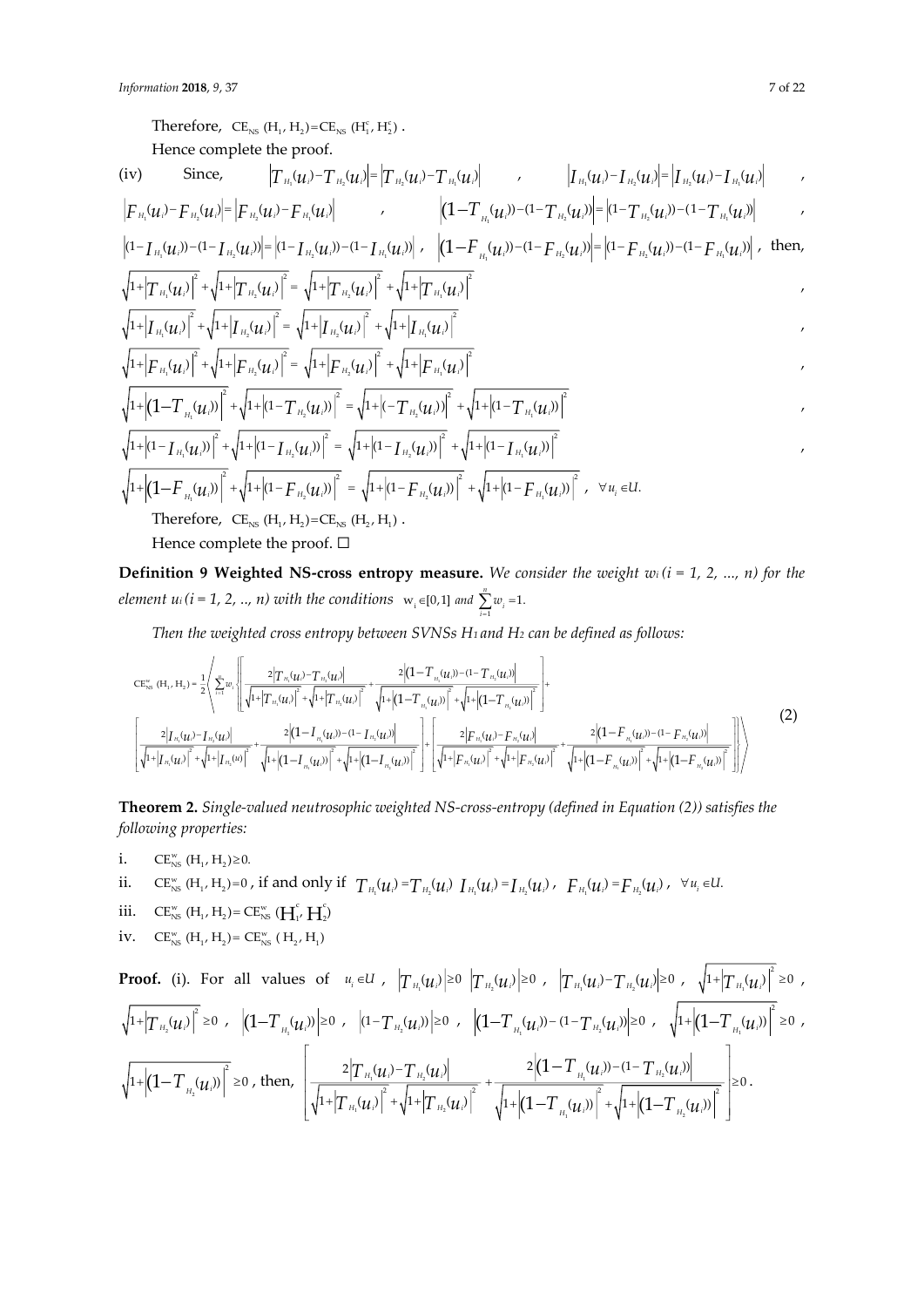Similarly,  
\n
$$
\left[\frac{2|I_{H_1}(u_i)-I_{H_2}(u_i)|}{\sqrt{1+|I_{H_1}(u_i)|^2}+\sqrt{1+|I_{H_2}(u)|^2}}+\frac{2|(1-I_{H_1}(u_i))-(1-I_{H_2}(u_i))|}{\sqrt{1+|(1-I_{H_1}(u_i))|^2}+\sqrt{1+|(1-I_{H_2}(u_i))|^2}}\right]\geq 0
$$
, and  
\n
$$
\left[\frac{2|F_{H_1}(u_i)-F_{H_2}(u_i)|}{\sqrt{1+|F_{H_1}(u_i)|^2}+\sqrt{1+|F_{H_2}(u_i)|^2}}+\frac{2|(1-F_{H_1}(u_i))-(1-F_{H_2}(u_i))|}{\sqrt{1+|(1-F_{H_1}(u_i))|^2}+\sqrt{1+|(1-F_{H_2}(u_i))|^2}}\right]\geq 0.
$$
  
\nSince  $w_i \in [0,1]$  and  $\sum_{i=1}^n w_i = 1$ , therefore,  $CE_{NS}^w(H_1, H_2) \geq 0$ .

Hence complete the proof.

(ii) Since, 
$$
\left[\frac{2|T_{H_1}(u_i) - T_{H_2}(u_i)|}{\sqrt{1 + |T_{H_1}(u_i)|^2} + \sqrt{1 + |T_{H_2}(u_i)|^2}} + \frac{2|(1 - T_{H_1}(u_i)) - (1 - T_{H_2}(u_i))|}{\sqrt{1 + |(1 - T_{H_1}(u_i))|^2} + \sqrt{1 + |(1 - T_{H_2}(u_i))|^2}}\right] = 0, \Leftrightarrow T_{H_1}(u_i) = T_{H_2}(u_i)
$$

$$
\left[ \frac{2\big| I_{\scriptscriptstyle H_i}(u_i)^-I_{\scriptscriptstyle H_2}(u_i) \big|}{\sqrt{1+ \big| I_{\scriptscriptstyle H_i}(u_i) \big|^2} + \sqrt{1+ \big| I_{\scriptscriptstyle H_2}(u) \big|^2}} + \frac{2\big| (1- I_{\scriptscriptstyle H_i}(u_i)^- - (1- I_{\scriptscriptstyle H_2}(u_i)) \big|}{\sqrt{1+ \big| (1- I_{\scriptscriptstyle H_i}(u_i) \big)^2} + \sqrt{1+ \big| (1- I_{\scriptscriptstyle H_2}(u_i) \big)^2}} \right] = 0 \qquad \qquad , \qquad \qquad \Leftrightarrow I_{\scriptscriptstyle H_i}(u_i)^= I_{\scriptscriptstyle H_2}(u_i) \qquad \qquad ,
$$

$$
\left[\frac{2|F_{H_1}(u_i)-F_{H_2}(u_i)|}{\sqrt{1+|F_{H_1}(u_i)|}^2+\sqrt{1+|F_{H_2}(u_i)|}^2}+\frac{2|(1-F_{H_1}(u_i))-1-F_{H_2}(u_i)|}{\sqrt{1+|(1-F_{H_1}(u_i)|}^2+\sqrt{1+|(1-F_{H_2}(u_i))}|^2}+ \sqrt{1+|(1-F_{H_2}(u_i))|^2} \right] = 0, \qquad \Longleftrightarrow F_{H_1}(u_i)=F_{H_2}(u_i) \text{ and}
$$
\n
$$
w_i \in [0,1], \sum_{i=1}^n w_i = 1, \qquad w_i \ge 0 \qquad \text{Therefore,} \qquad CE_{NS}^w(H_1, H_2)=0 \quad \text{iff} \qquad T_{H_1}(u_i)=T_{H_2}(u_i) \qquad I_{H_1}(u_i)=I_{H_2}(u_i) \qquad J_{H_1}(u_i)=I_{H_2}(u_i)
$$

Hence complete the proof.

(iii) Using Definition 5, we obtain the following expression

$$
CE_{\rm NS}^{w} (H_{1}^{c}, H_{2}^{c}) = \frac{1}{2} \left\{ \sum_{i=1}^{n} w_{i} \left( \frac{2 \left( 1 - T_{n_{i}}(u_{i}) - (1 - T_{n_{i}}(u_{i})) \right)}{\sqrt{1 + \left( 1 - T_{n_{i}}(u_{i}) \right)^{2} + \sqrt{1 + \left( 1 - T_{n_{i}}(u_{i}) \right)^{2}}} + \frac{2 \left| T_{n_{i}}(u_{i}) - T_{n_{i}}(u_{i}) \right|}{\sqrt{1 + \left| T_{n_{i}}(u_{i}) \right|^{2} + \sqrt{1 + \left| T_{n_{i}}(u_{i}) \right|^{2}}} + \frac{2 \left| T_{n_{i}}(u_{i}) - T_{n_{i}}(u_{i}) \right|^{2}}{\sqrt{1 + \left| T_{n_{i}}(u_{i}) \right|^{2} + \sqrt{1 + \left| T_{n_{i}}(u_{i}) \right|^{2}}} + \frac{2 \left| T_{n_{i}}(u_{i}) - T_{n_{i}}(u_{i}) \right|^{2}}{\sqrt{1 + \left| T_{n_{i}}(u_{i}) \right|^{2} + \sqrt{1 + \left| T_{n_{i}}(u_{i}) \right|^{2}}} + \frac{2 \left| T_{n_{i}}(u_{i}) - T_{n_{i}}(u_{i}) \right|^{2}}{\sqrt{1 + \left| T_{n_{i}}(u_{i}) \right|^{2} + \sqrt{1 + \left| T_{n_{i}}(u_{i}) \right|^{2}}} + \frac{2 \left| T_{n_{i}}(u_{i}) - T_{n_{i}}(u_{i}) \right|^{2}}{\sqrt{1 + \left| T_{n_{i}}(u_{i}) \right|^{2} + \sqrt{1 + \left| T_{n_{i}}(u_{i}) \right|^{2}}} + \frac{2 \left| T_{n_{i}}(u_{i}) - T_{n_{i}}(u_{i}) \right|^{2}}{\sqrt{1 + \left| T_{n_{i}}(u_{i}) \right|^{2} + \sqrt{1 + \left| T_{n_{i}}(u_{i}) \right|^{2}}} + \frac{2 \left| T_{n_{i}}(u_{i}) - T_{n_{i}}(u_{i}) \right|^{2}}{\sqrt{1 + \left| T_{n_{i}}(u_{i}) \right|^{2}}} + \frac{2 \left| T_{n_{i}}(u_{i}) - T_{
$$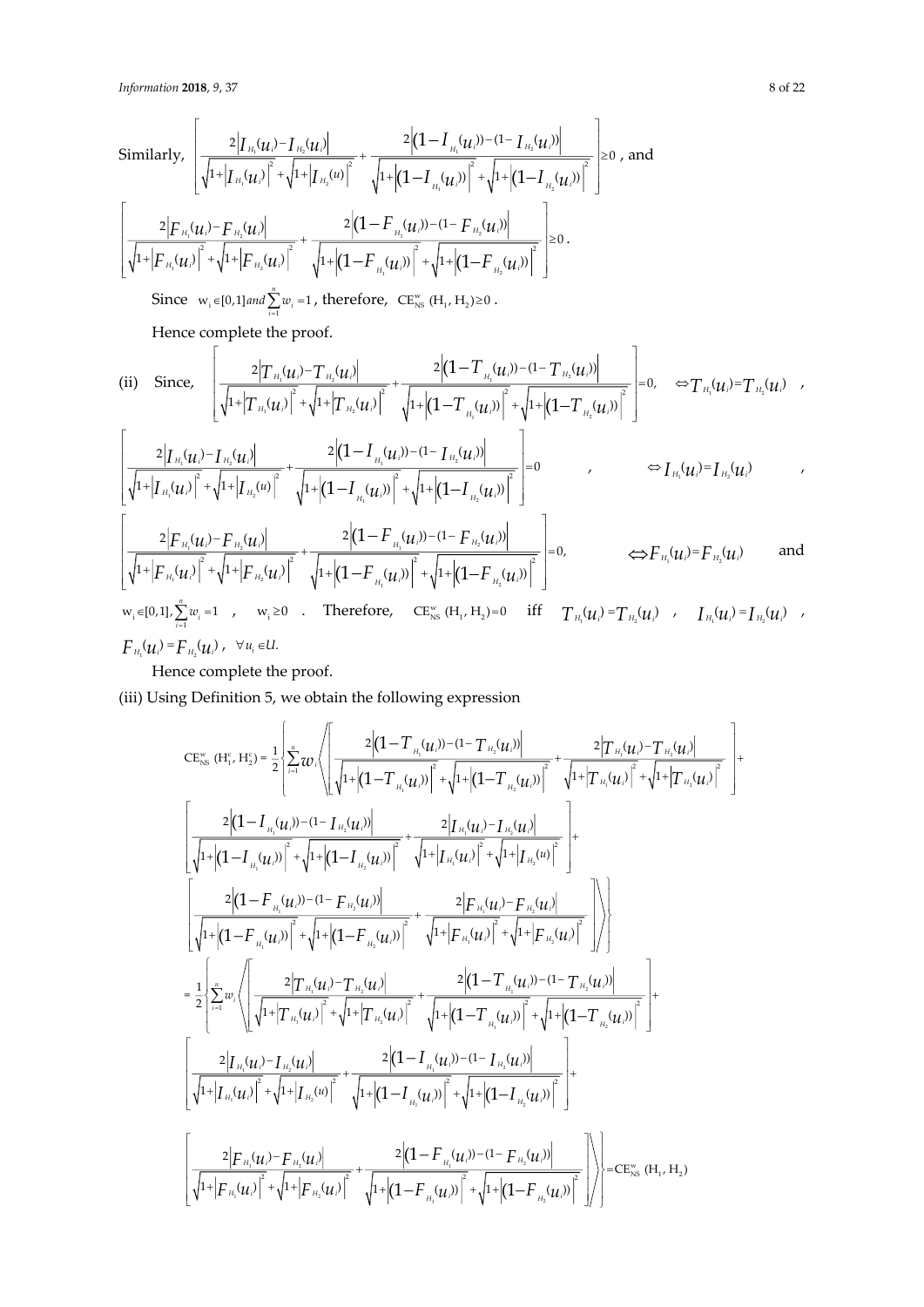Therefore,  $CE_{NS}^{w}$  (H<sub>1</sub>, H<sub>2</sub>) =  $CE_{NS}^{w}$  (H<sub>1</sub>, H<sub>2</sub>). Hence complete the proof. (iv) Since  $\left|T_{\scriptscriptstyle{H_1}}(u_i)-T_{\scriptscriptstyle{H_2}}(u_i)\right| = \left|T_{\scriptscriptstyle{H_2}}(u_i)-T_{\scriptscriptstyle{H_1}}(u_i)\right| \qquad , \qquad \left|I_{\scriptscriptstyle{H_1}}(u_i)-I_{\scriptscriptstyle{H_2}}(u_i)\right| = \left|I_{\scriptscriptstyle{H_2}}(u_i)-I_{\scriptscriptstyle{H_1}}(u_i)\right| \qquad ,$  $F_{\scriptscriptstyle H_i}(u_i) - F_{\scriptscriptstyle H_2}(u_i) = \left|F_{\scriptscriptstyle H_2}(u_i) - F_{\scriptscriptstyle H_i}(u_i)\right|$  ,  $\left|(1-T_{\scriptscriptstyle H_i}(u_i)) - (1-T_{\scriptscriptstyle H_2}(u_i))\right| = \left|(1-T_{\scriptscriptstyle H_2}(u_i)) - (1-T_{\scriptscriptstyle H_i}(u_i))\right|$  $(1-\textstyle\int_{H_1} (u_i))-(1-\textstyle\int_{H_2} (u_i))\biggl|= \bigl|(1-\textstyle\int_{H_2} (u_i))- (1-\textstyle\int_{H_1} (u_i))\biggr| \quad , \quad \ \biggl|(1-\textstyle\int_{H_1} (u_i))- (1-\textstyle\int_{H_2} (u_i))\biggr| = \bigl|(1-\textstyle\int_{H_2} (u_i))- (1-\textstyle\int_{H_1} (u_i))\biggr| \quad ,$ we obtain  $|\nabla_{\mathbf{1}}(\mathcal{U}_i)| + \sqrt{1+}|I|_{H_2}(\mathcal{U}_i)| = \sqrt{1+}|I|_{H_2}(\mathcal{U}_i)| + \sqrt{1+}|I|_{H_1}$  $\frac{1}{1 + \left| T_{H_1}(u_i) \right|^2 + \sqrt{1 + \left| T_{H_2}(u_i) \right|^2}} = \sqrt{1 + \left| T_{H_2}(u_i) \right|^2} + \sqrt{1 + \left| T_{H_1}(u_i) \right|^2}$ 1 2 2 1  $\left\|1+\left|\int_{H_1} (u_i)\right|^2 + \sqrt{1+\left|\int_{H_2} (u_i)\right|^2} = \sqrt{1+\left|\int_{H_2} (u_i)\right|^2} + \sqrt{1+\left|\int_{H_2} (u_i)\right|^2}$  $|\nabla_{\mathbf{u}} \mathcal{U}_{i}|^{2} + \sqrt{1+} |F|_{H_{2}} \mathcal{U}_{i}|^{2} = \sqrt{1+} |F|_{H_{2}} \mathcal{U}_{i}|^{2} + \sqrt{1+} |F|_{H_{1}}$  $\frac{1}{1+|F_{H_1}(u_i)|^2} + \sqrt{1+|F_{H_2}(u_i)|^2} = \sqrt{1+|F_{H_2}(u_i)|^2} + \sqrt{1+|F_{H_1}(u_i)|^2}$  $\mathbf{y} = \begin{pmatrix} 1 & 1 \\ 1 & 1 \end{pmatrix}$  in the  $\mathbf{y} = \begin{pmatrix} 1 & 1 \\ 1 & 1 \end{pmatrix}$  in the  $\mathbf{y} = \begin{pmatrix} 1 & 1 \\ 1 & 1 \end{pmatrix}$  in the  $\mathbf{y} = \begin{pmatrix} 1 & 1 \\ 1 & 1 \end{pmatrix}$  $\left(1+\left|\left(1-T\frac{1}{H_1}(\boldsymbol{\mathcal{U}}_i)\right)\right|^2+\sqrt{1+\left|(1-T\frac{1}{H_2}(\boldsymbol{\mathcal{U}}_i))\right|^2}=\sqrt{1+\left|(-T\frac{1}{H_2}(\boldsymbol{\mathcal{U}}_i))\right|^2}+\sqrt{1+\left|(1-T\frac{1}{H_1}(\boldsymbol{\mathcal{U}}_i))\right|^2}\right)^2,$ 1 2 2 1  $\left(1+\left|(1-\textstyle{\int_{H_2}(u_i))}\right|^2+\sqrt{1+\left|(1-\textstyle{\int_{H_2}(u_i))}\right|^2}=\sqrt{1+\left|(1-\textstyle{\int_{H_2}(u_i))}\right|^2}+\sqrt{1+\left|(1-\textstyle{\int_{H_2}(u_i))}\right|^2}$  $\mathbf{y}$  1  $\mathbf{y}$  1  $\mathbf{z}$   $\mathbf{u}_2$   $\mathbf{v}_1$  1  $\mathbf{y}$  1  $\mathbf{z}$   $\mathbf{u}_2$   $\mathbf{v}_1$  1  $\mathbf{v}_2$  1  $\mathbf{v}_3$  $\left|1+\left|\left(1{-}F_{_{H_{\iota}}}(u_{\iota})\right)\right|^2+\sqrt{1+}\left| (1{-}F_{_{H_{\iota}}}(u_{\iota}))\right|^2\; =\;\sqrt{1+}\left| (1{-}F_{_{H_{\iota}}}(u_{\iota}))\right|^2\;+\sqrt{1+}\left| (1{-}F_{_{H_{\iota}}}(u_{\iota}))\right|^2\qquad \qquad , \qquad\qquad \forall\, u_{\iota}\in \mathbb{R}.$  $\forall u_i \in U$ and  $w_i \in [0,1], \sum_{i=1}^n w_i = 1$  $\in [0,1]$ ,  $\sum_{i=1}$   $w_i$  = 1.

Therefore,  $CE_{NS}^{w} (H_1, H_2) = CE_{NS}^{w} (H_2, H_1)$ .

Hence complete the proof.  $□$ 

#### **4. MAGDM Strategy Using Proposed Ns-Cross Entropy Measure under SVNS Environment**

In this section, we develop a new MAGDM strategy using the proposed NS-cross entropy measure.

#### Description of the MAGDM Problem

Assume that  $A = \{A_1, A_2, A_3, ..., A_m\}$  and  $G = \{G_1, G_2, G_3, ..., G_n\}$  be the discrete set of alternatives and attributes respectively and  $W = \{w_1, w_2, w_3, ..., w_n\}$  be the weight vector of attributes  $G_j$  (*j* = 1, 2, 3, …, *n*), where  $w_j \ge 0$  and  $\sum_{j=1}^{n} w_j = 1$  $\sum_{j=1}^{\infty}$  <sup>*i*</sup>  $\sum w_i = 1$ . Assume that  $E = \{E_1, E_2, E_3, ..., E_p\}$  be the set of decision-makers who are employed to evaluate the alternatives. The weight vector of the decision-makers  $E_k(k=1,2,3,...,\rho)$  is  $\lambda = {\lambda_1, \lambda_2, \lambda_3, ..., \lambda_\rho}$  (where,  $\lambda_k \ge 0$  and  $\sum_{k=1}^{\rho} \lambda_k = 1$  $\lambda_k \geq 0$  and  $\sum_{k=1}^k \lambda_k = 1$  ), which can be determined according to the decision-makers' expertise, judgment quality and domain knowledge.

Now, we describe the steps of the proposed MAGDM strategy (see Figure 1) using NS-cross entropy measure.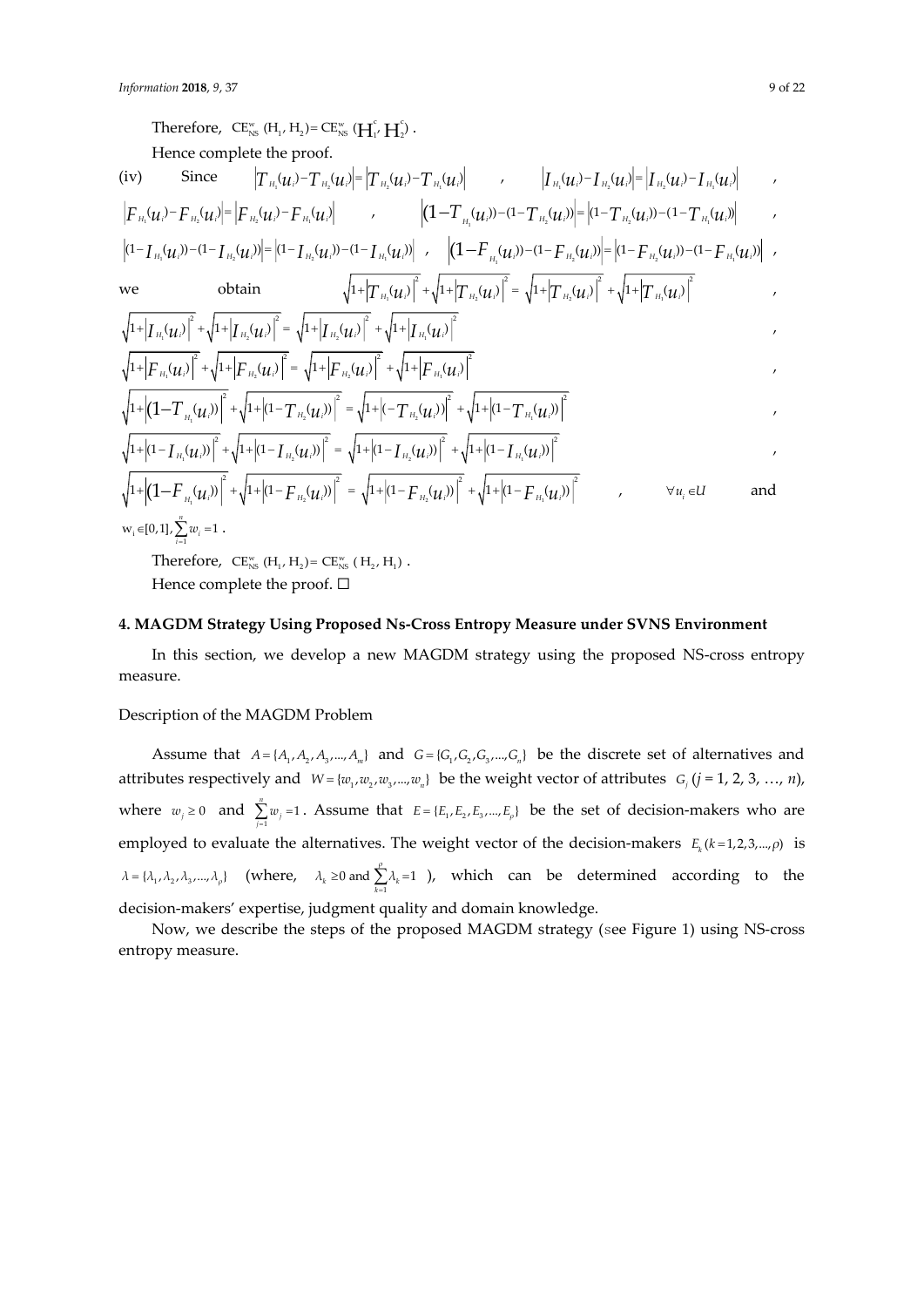

**Figure 1.** Decision-making procedure of the proposed MAGDM strategy.

MAGDM Strategy Using Ns-Cross Entropy Measure

## **Step 1. Formulate the decision matrices**

For MAGDM with SVNSs information, the rating values of the alternatives  $A_i$  (*i*=1,2,3,...,*m*) based on the attribute  $G_i$  ( $j=1,2,3,...,n$ ) provided by the *k*-th decision-maker can be expressed in terms of SVNN as  $a_{ij}^k = \langle T_{ij}^k, I_{ij}^k, F_{ij}^k \rangle$  (*i* = 1, 2, 3, ..., *m*; *j* = 1, 2, 3, ..., *n*; *k* = 1, 2, 3, ..., *ρ*). We present these rating values of alternatives provided by the decision-makers in matrix form as follows: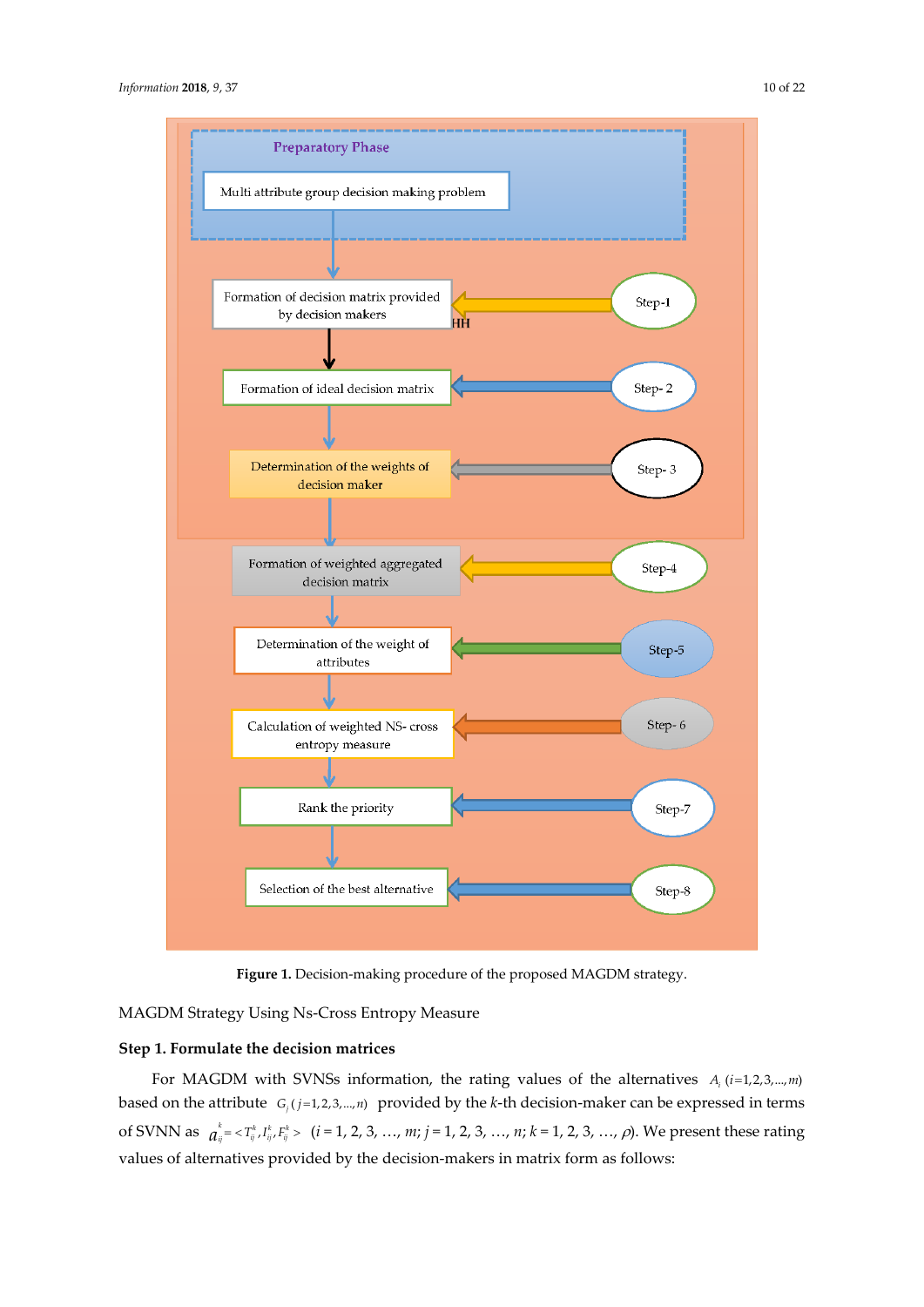$$
M^{k} = \begin{pmatrix} G_{1} & G_{2} & \dots & G_{n} \\ A_{1} & \mathbf{a}_{11} & \mathbf{a}_{12} & \dots & \mathbf{a}_{1n} \\ A_{2} & \mathbf{a}_{21} & \mathbf{a}_{22} & \mathbf{a}_{2n} \\ \vdots & \vdots & \ddots & \vdots \\ A_{m} & \mathbf{a}_{m1} & \mathbf{a}_{m2} & \mathbf{a}_{mn} \end{pmatrix}
$$
(3)

#### **Step 2. Formulate priori/ideal decision matrix**

In the MAGDM, the a priori decision matrix has been used to select the best alternatives among the set of collected feasible alternatives. In the decision-making situation, we use the following decision matrix as a priori decision matrix.

$$
P = \begin{pmatrix} G_1 & G_2 & \dots & G_n \\ A_1 & \mathbf{a}_{11} & \mathbf{a}_{12} & \dots & \mathbf{a}_{1n} \\ A_2 & \mathbf{a}_{21} & \mathbf{a}_{22} & \mathbf{a}_{2n} \\ \vdots & \vdots & \ddots & \vdots \\ A_m & \mathbf{a}_{m1} & \mathbf{a}_{m2} & \dots & \mathbf{a}_{mn} \end{pmatrix}
$$
 (4)

where,  $a_{ij}^* = \langle \max_i(T_{ij}^k), \min_i(I_{ij}^k), \min_i(F_{ij}^k) \rangle$  corresponding to benefit attributes and

 $a_{ij}^* = \min_i(T_{ij}^k)$ ,  $\max_i(I_{ij}^k)$ ,  $\max_i(F_{ij}^k)$  > corresponding to cost attributes, and  $(i = 1, 2, 3, ..., m; j = 1, 2, 3, ..., n; k$  $= 1, 2, 3, ..., \rho$ ).

#### **Step 3. Determinate the weights of decision-makers**

To find the decision-makers' weights we introduce a model based on the NS-cross entropy measure. The collective NS-cross entropy measure between *M <sup>k</sup>* and *P* (Ideal matrix) is defined as follows:

$$
CE_{NS}^{c}(M^{k},P)=\frac{1}{m}\sum_{i=1}^{m}CE_{NS}((M^{k}(A_{i}),P(A_{i}))
$$
\n(5)

where,  $\; CE_{\hbox{\tiny NS}}\bigl((M^{^k}\!(A_{\hbox{\tiny N}})^p(A_{\hbox{\tiny N}})\bigr)$  =  $\sum\limits_{j=1}^n CE_{\hbox{\tiny NS}}\!(M^{^k}\!(A_{\hbox{\tiny N}}\!(G_{\hbox{\tiny N}})^p)$  ,  $P(A_{\hbox{\tiny N}}\!(G_{\hbox{\tiny N}})^p)$  .

Thus, we can introduce the following weight model of the decision-makers:

$$
\lambda_{k} = \frac{\left(1 \div CE_{NS}^{c}(M^{k}, P)\right)}{\sum_{k=1}^{p} \left(1 \div CE_{NS}^{c}(M^{k}, P)\right)}
$$
(6)

where,  $0 \le \lambda_K \le 1$  and  $\sum_{k=1}^{\rho} \lambda_k = 1$  $\sum_{k=1}^{\infty} \lambda_k = 1$  for  $k = 1, 2, 3, ..., \rho$ .

## **Step 4. Formulate the weighted aggregated decision matrix**

For obtaining one group decision, we aggregate all the individual decision matrices (  $\text{M}^\text{k}$  ) to an aggregated decision matrix (M) using single valued neutrosophic weighted averaging (SVNWA) operator ([51]) as follows:

$$
a_{ij} = SVNSWA_{\lambda}(\mathbf{a}_{ij}^{1}, \mathbf{a}_{ij}^{2}, \mathbf{a}_{ij}^{3}, ..., \mathbf{a}_{ij}^{p}) = (\lambda_{1}a_{ij}^{1} \oplus \lambda_{2}a_{ij}^{2} \oplus \lambda_{3}a_{ij}^{3} \oplus ... \oplus \lambda_{p}a_{ij}^{p}) =
$$
  

$$
<1 - \prod_{k=1}^{p} (1 - T_{ij}^{k})^{\lambda_{k}}, \prod_{k=1}^{p} (T_{ij}^{k})^{\lambda_{k}}, \prod_{k=1}^{p} (F_{ij}^{k})^{\lambda_{k}}>
$$
 (7)

Therefore, the aggregated decision matrix is defined as follows: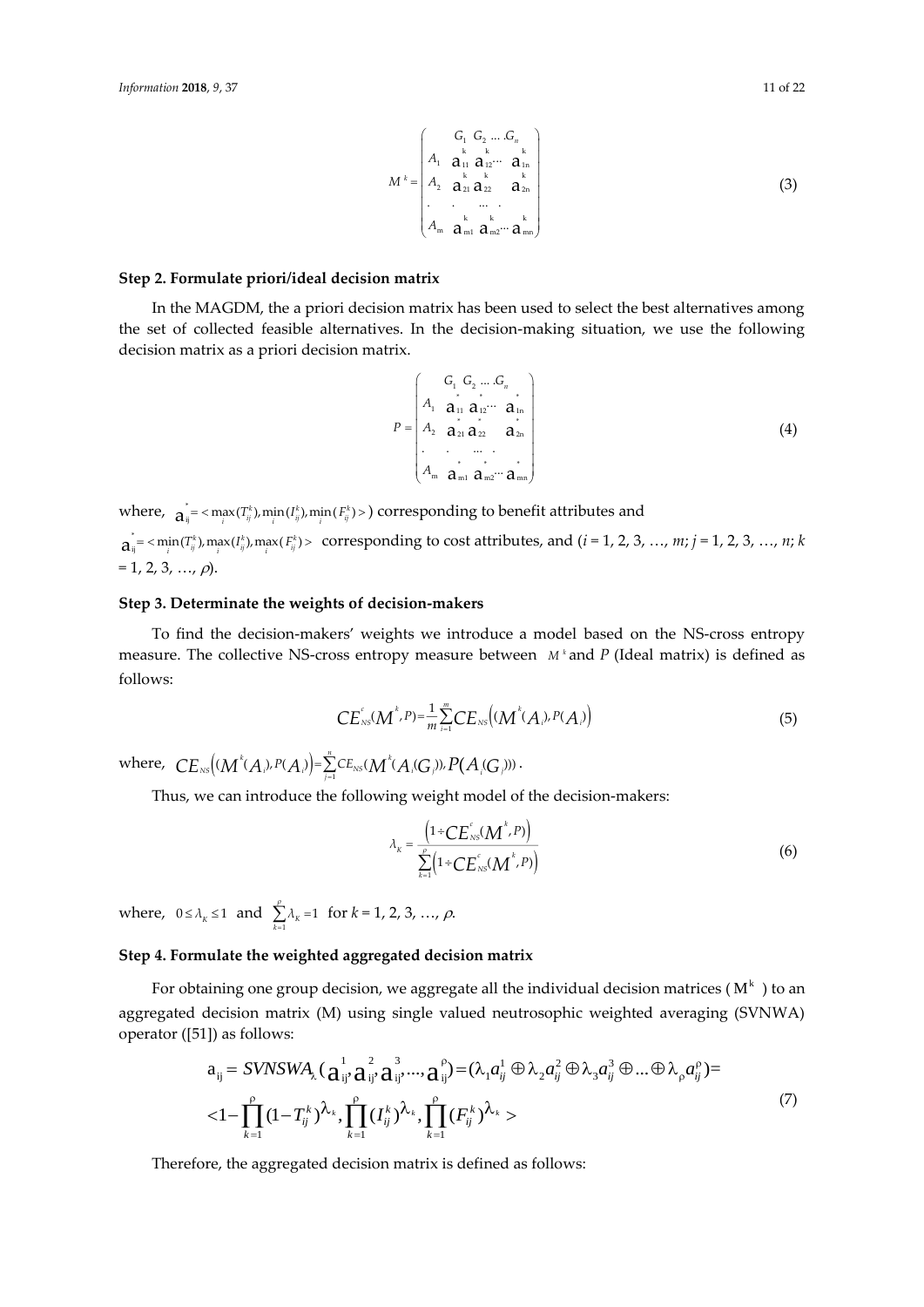$$
M = \begin{pmatrix} G_1 & G_2 & \dots & G_n \\ A_1 & a_{11} & a_{12} & \dots & a_{1n} \\ A_2 & a_{21} & a_{22} & a_{2n} \\ \vdots & \vdots & \vdots & \ddots & \vdots \\ A_m & a_{m1} & a_{m2} & \dots & a_{mn} \end{pmatrix}
$$
 (8)

where,  $a_{ij} = \langle T_{ij}, I_{ij}, F_{ij} \rangle$ ,  $(i = 1, 2, 3, ..., m; j = 1, 2, 3, ..., n; k = 1, 2, 3, ..., \rho)$ .

# **Step 5. Determinate the weight of attributes**

To find the attributes weight we introduce a model based on the NS-cross entropy measure. The collective NS-cross entropy measure between *M* (Weighted aggregated decision matrix) and P (Ideal matrix) for each attribute is defined by

$$
CE_{NS}^{j}(M,P)=\frac{1}{m}\sum_{i=1}^{m}CE_{NS}((M(A_{i}(G_{i})),P(A_{i}(G_{i})))
$$
\n(9)

where, *i* = 1, 2, 3, …, *m*; *j* = 1, 2, 3, …, *n*.

Thus, we defined a weight model for attributes as follows:

$$
w_j = \frac{\left(1 \div CE_{NS}^{j}(M, P)\right)}{\sum_{j=1}^{n} \left(1 \div CE_{NS}^{j}(M, P)\right)}
$$
(10)

where,  $0 \le w_j \le 1$  and  $\sum_{j=1}^n w_j = 1$  $\sum_{j=1}^{n} w_j = 1$  for  $j = 1, 2, 3, ..., n$ .

## **Step 6. Calculate the weighted NS-cross entropy measure**

Using Equation (2), we calculate weighted cross entropy value between weighted aggregated matrix and priori matrix. The cross entropy values can be presented in matrix form as follows:

$$
{}^{NS}M_{CE}^{\stackrel{w}{\sim}} = \begin{pmatrix} CE_{NS}^{w}(A_1) \\ CE_{NS}^{w}(A_2) \\ \vdots \\ C_{SNS}^{w}(A_m) \end{pmatrix}
$$
 (11)

#### **Step 7. Rank the priority**

Smaller value of the cross entropy reflects that an alternative is closer to the ideal alternative. Therefore, the preference priority order of all the alternatives can be determined according to the increasing order of the cross entropy values  $CF_{NS}^w(A_i)$  (*i* = 1, 2, 3, …, *m*). Smallest cross entropy value indicates the best alternative and greatest cross entropy value indicates the worst alternative.

#### **Step 8. Select the best alternative**

From the preference rank order (from step 7), we select the best alternative.

#### **5. Illustrative Example**

In this section, we solve an illustrative example adapted from [12] of MAGDM problems to reflect the feasibility, applicability and efficiency of the proposed strategy under the SVNS environment.

Now, we use the example [12] for cultivation and analysis. A venture capital firm intends to make evaluation and selection of five enterprises with the investment potential:

- (1) Automobile company (A1)
- (2) Military manufacturing enterprise (A2)
- (3) TV media company (A3)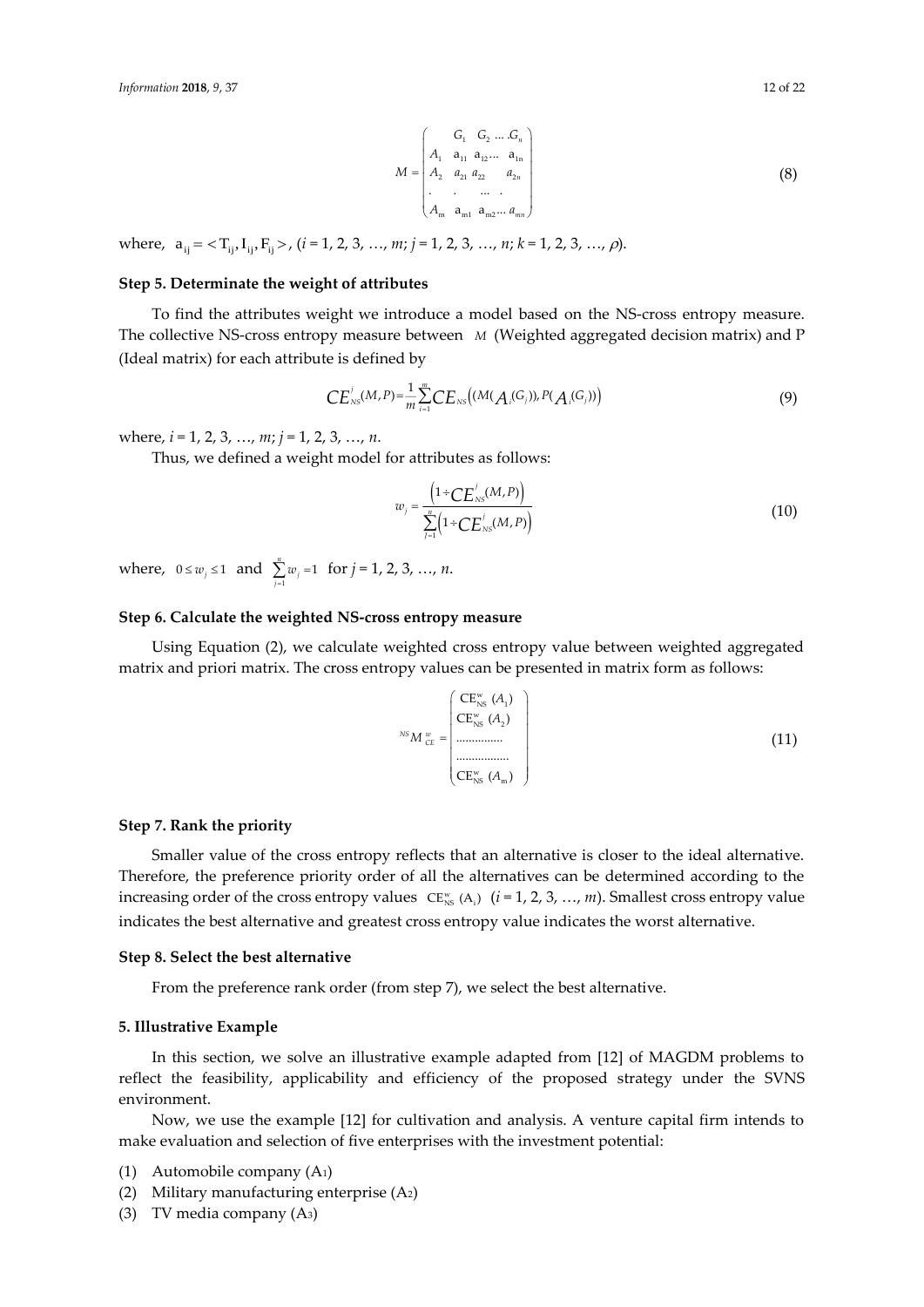- (4) Food enterprises (A4)
- (5) Computer software company (A5)

On the basis of four attributes namely:

- (1) Social and political factor  $(G_1)$
- (2) The environmental factor  $(G<sub>2</sub>)$
- (3) Investment risk factor (G3)
- (4) The enterprise growth factor  $(G<sub>4</sub>)$ .

The investment firm makes a panel of three decision-makers. The steps of decision-making strategy (4.1.1.) to rank alternatives are presented as follows:

#### **Step: 1. Formulate the decision matrices**

We represent the rating values of alternatives  $A_i$  ( $i = 1, 2, 3, 4, 5$ ) with respects to the attributes *G<sub>j</sub>* (*j* = 1, 2, 3, 4) provided by the decision-makers  $E_k$  ( $k = 1, 2, 3$ ) in matrix form as follows:

Decision matrix for *E*1 decision-maker

$$
M^{1} = \begin{pmatrix} G_{1} & G_{2} & G_{3} & G_{4} \\ A_{1} & (0.9, 0.5, 0.4) & (0.7, 0.4, 0.4) & (0.7, 0.3, 0.4) & (0.5, 0.4, 0.9) \\ A_{2} & (0.7, 0.2, 0.3) & (0.8, 0.4, 0.3) & (0.9, 0.6, 0.5) & (0.9, 0.1, 0.3) \\ A_{3} & (0.8, 0.4, 0.4) & (0.7, 0.4, 0.2) & (0.9, 0.7, 0.6) & (0.7, 0.3, 0.3) \\ A_{4} & (0.5, 0.8, 0.7) & (0.6, 0.3, 0.4) & (0.7, 0.2, 0.5) & (0.5, 0.4, 0.7) \\ A_{5} & (0.8, 0.4, 0.3) & (0.5, 0.4, 0.5) & (0.6, 0.4, 0.4) & (0.9, 0.7, 0.5) \end{pmatrix}
$$
\n
$$
(12)
$$

Decision matrix for E<sub>2</sub> decision-maker

$$
M^{2} = \begin{pmatrix} G_{1} & G_{2} & G_{3} & G_{4} \\ A_{1} & (0.7, 0.2, 0.3) & (0.5, 0.4, 0.5) & (0.9, 0.4, 0.5) & (0.6, 0.5, 0.3) \\ A_{2} & (0.7, 0.4, 0.4) & (0.7, 0.3, 0.4) & (0.7, 0.3, 0.4) & (0.6, 0.4, 0.3) \\ A_{3} & (0.6, 0.4, 0.4) & (0.5, 0.3, 0.5) & (0.9, 0.5, 0.4) & (0.6, 0.5, 0.6) \\ A_{4} & (0.7, 0.5, 0.3) & (0.6, 0.3, 0.6) & (0.7, 0.4, 0.4) & (0.8, 0.5, 0.4) \\ A_{5} & (0.9, 0.4, 0.3) & (0.6, 0.4, 0.5) & (0.8, 0.5, 0.6) & (0.5, 0.4, 0.5) \end{pmatrix}
$$
(83)

Decision matrix for *E*3 decision-maker

$$
M^3 = \begin{pmatrix} G_1 & G_2 & G_3 & G_4 \\ A_1 & (0.7, 0.2, 0.5) & (0.6, 0.4, 0.4) & (0.7, 0.4, 0.5) & (0.9, 0.4, 0.3) \\ A_2 & (0.6, 0.5, 0.5) & (0.9, 0.3, 0.4) & (0.7, 0.4, 0.3) & (0.8, 0.4, 0.5) \\ A_3 & (0.8, 0.3, 0.5) & (0.9, 0.3, 0.4) & (0.8, 0.3, 0.4) & (0.7, 0.3, 0.4) \\ A_4 & (0.9, 0.3, 0.4) & (0.6, 0.3, 0.4) & (0.5, 0.2, 0.4) & (0.7, 0.3, 0.5) \\ A_5 & (0.8, 0.3, 0.3) & (0.6, 0.4, 0.3) & (0.6, 0.3, 0.4) & (0.7, 0.3, 0.5) \end{pmatrix}
$$
(14)

#### **Step: 2. Formulate priori/ideal decision matrix**

A priori/ideal decision matrix Please provide a sharper picture

$$
P = \begin{pmatrix} G_1 & G_2 & G_3 & G_4 \ A_1 & (0.9, 0.2, 0.3) & (0.7, 0.4, 0.4) & (0.9, 0.3, 0.4) & (0.9, 0.4, 0.3) \ A_2 & (0.7, 0.2, 0.3) & (0.9, 0.3, 0.3) & (0.9, 0.3, 0.3) & (0.9, 0.1, 0.3) \ A_3 & (0.8, 0.3, 0.4) & (0.9, 0.3, 0.2) & (0.9, 0.3, 0.4) & (0.7, 0.3, 0.3) \ A_4 & (0.9, 0.3, 0.3) & (0.6, 0.3, 0.4) & (0.7, 0.2, 0.4) & (0.7, 0.3, 0.4) \ A_5 & (0.9, 0.3, 0.3) & (0.6, 0.4, 0.3) & (0.8, 0.3, 0.4) & (0.9, 0.3, 0.5) \end{pmatrix}
$$
\n
$$
(95)
$$

#### **Step: 3. Determine the weight of decision-makers**

By using Equations (5) and (6), we determine the weights of the three decision-makers as follows: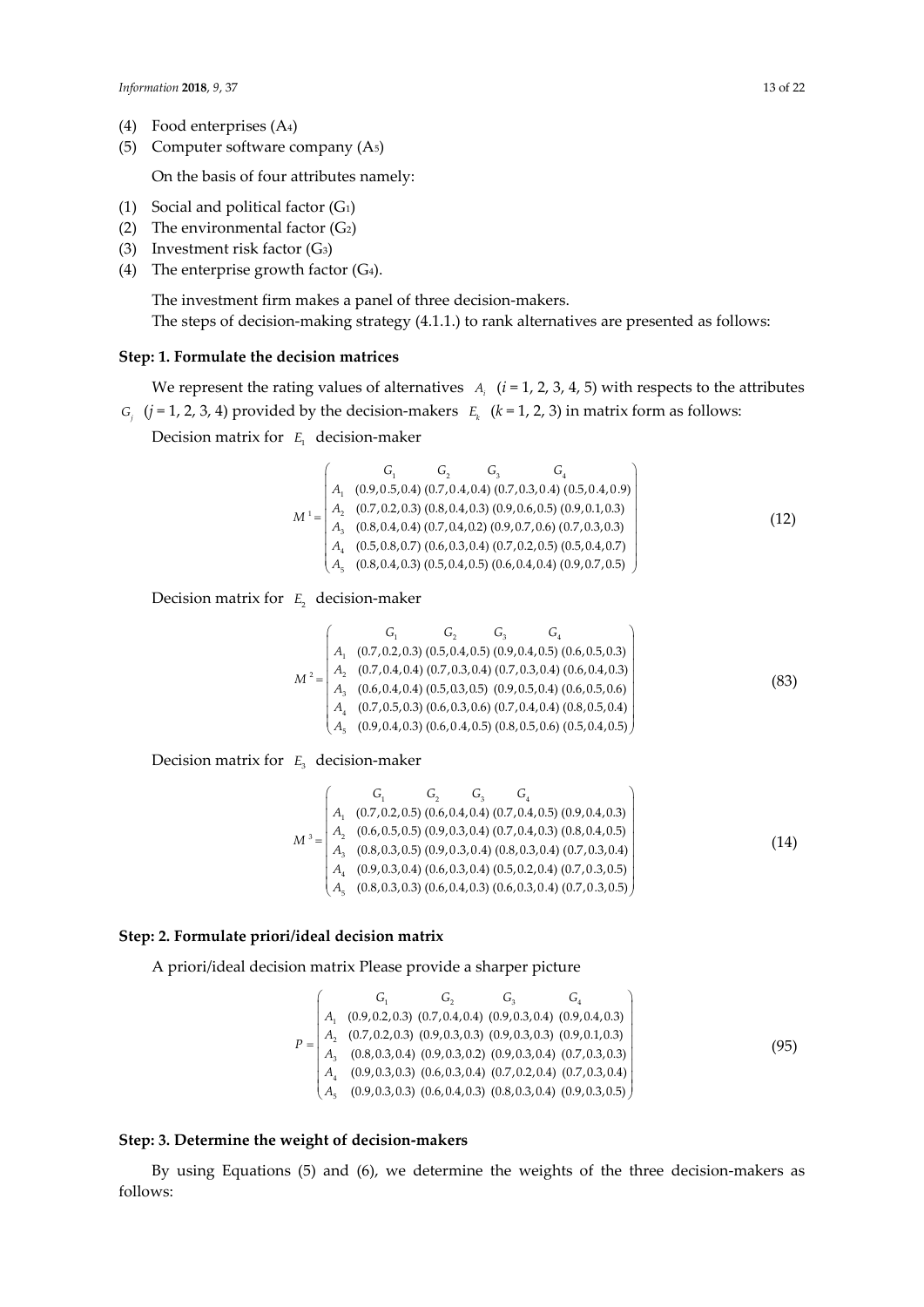$$
\lambda_1 = \frac{(1 \div 0.9)}{3.37} \approx 0.33, \, \lambda_2 = \frac{(1 \div 1.2)}{3.37} \approx 0.25, \, \lambda_1 = \frac{(1 \div .07)}{3.37} \approx 0.42 \ .
$$

## **Step: 4. Formulate the weighted aggregated decision matrix**

Using Equation (7) the weighted aggregated decision matrix is presented as follows: Weighted Aggregated decision matrix

$$
M = \begin{pmatrix} G_1 & G_2 & G_3 & G_4 \\ A_1 & (0.8, 0.3, 0.4) & (0.6, 0.4, 0.4) & (0.8, 0.4, 0.4) & (0.7, 0.4, 0.5) \\ A_2 & (0.7, 0.3, 0.4) & (0.8, 0.3, 0.4) & (0.8, 0.4, 0.4) & (0.8, 0.2, 0.3) \\ A_3 & (0.8, 0.4, 0.4) & (0.8, 0.3, 0.3) & (0.9, 0.5, 0.5) & (0.7, 0.3, 0.4) \\ A_4 & (0.7, 0.5, 0.5) & (0.6, 0.3, 0.4) & (0.6, 0.2, 0.4) & (0.7, 0.4, 0.5) \\ A_5 & (0.8, 0.4, 0.4) & (0.6, 0.4, 0.4) & (0.7, 0.4, 0.4) & (0.8, 0.5, 0.5) \end{pmatrix}
$$
(10)

#### **Step: 5. Determinate the weight of the attributes**

By using Equations (9) and (10), we determine the weights of the four attribute as follows:

$$
w_1 = \frac{\left(1 \div 0.26\right)}{25} \approx 0.16, w_2 = \frac{\left(1 \div 0.11\right)}{25} \approx 0.37, w_3 = \frac{\left(1 \div 0.20\right)}{25} \approx 0.20, w_4 = \frac{\left(1 \div 0.15\right)}{25} \approx 0.27.
$$

#### **Step: 6. Calculate the weighted SVNS cross entropy matrix**

Using Equation (2) and weights of attributes, we calculate the weighted NS-cross entropy values between ideal matrix and weighted aggregated decision matrix.

$$
^{NS}M_{\substack{w\\c}E} = \begin{pmatrix} 0.195\\0.198\\0.168\\0.151\\0.184 \end{pmatrix} \tag{11}
$$

## **Step: 7. Rank the priority**

The cross entropy values of alternatives are arranged in increasing order as follows:

 $0.151 < 0.168 < 0.184 < 0.195 < 0.198.$ 

Alternatives are then preference ranked as follows:

$$
A_4 > A_3 > A_5 > A_1 > A_2
$$

#### **Step: 8. Select the best alternative**

From step 7, we identify  $A_4$  is the best alternative. Hence, Food enterprises  $(A_4)$  is the best alternative for investment.

In Figure 2, we draw a bar diagram to represent the cross entropy values of alternatives which shows that A4 is the best alternative according our proposed strategy.

In Figure 3, we represent the relation between cross entropy values and acceptance values of alternatives. The range of acceptance level for five alternatives is taken by five points. The high acceptance level of alternatives indicates the best alternative for acceptance and low acceptance level of alternative indicates the poor acceptance alternative.

We see from Figure 3 that alternative  $A_4$  has the smallest cross entropy value and the highest acceptance level. Therefore  $A_4$  is the best alternative for acceptance. Figure 3 indicates that alternative  $A_2$  has highest cross entropy value and lowest acceptance value that means  $A_2$  is the worst alternative. Finally, we conclude that the relation between cross entropy values and acceptance value of alternatives is opposite in nature.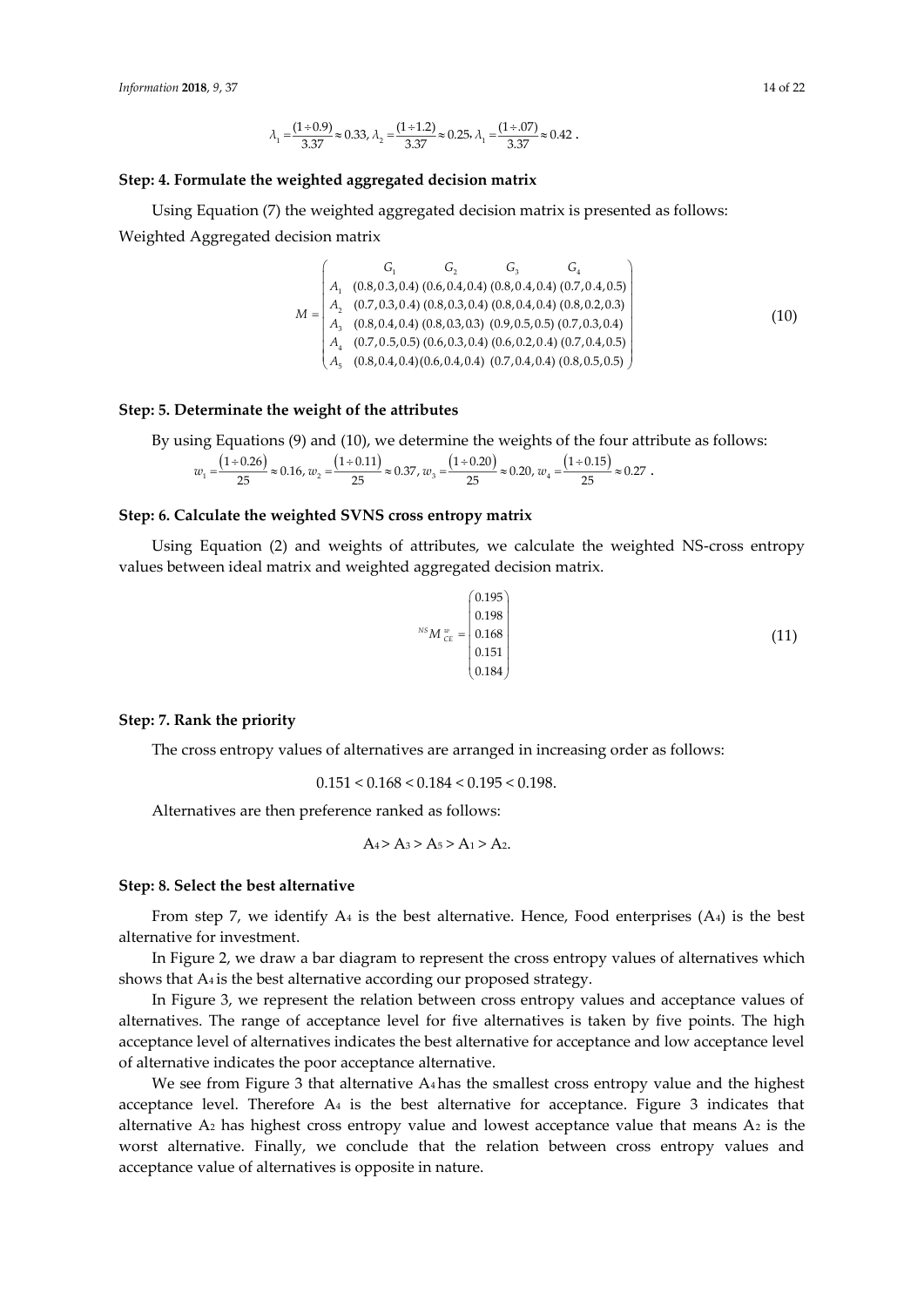

**Figure 2.** Bar diagram of alternatives versus weighted NS-cross entropy values of alternatives.



**Figure 3.** Relation between weighted NS-cross entropy values and acceptance level line of alternatives.

#### **6. Comparative Study and Discussion**

In literature only two MADM strategies [144,145] have been proposed. No MADGM strategy is available. So the proposed MAGDM is novel and non-comparable with the existing cross entropy under SVNS for numerical example.

- i. The MADM strategies [144,145] are not applicable for MAGDM problems. The proposed MAGDM strategy is free from such drawbacks.
- ii. Ye [144] proposed cross entropy that does not satisfy the symmetrical property straightforward and is undefined for some situations but the proposed strategy satisfies symmetric property and is free from undefined phenomenon.
- iii. The strategies [144,145] cannot deal with the unknown weight of the attributes whereas the proposed MADGM strategy can deal with the unknown weight of the attributes
- iv. The strategies [144,145] are not suitable for dealing with the unknown weight of decision-makers, whereas the essence of the proposed NS-cross entropy-based MAGDM is that it is capable of dealing with the unknown weight of the decision-makers.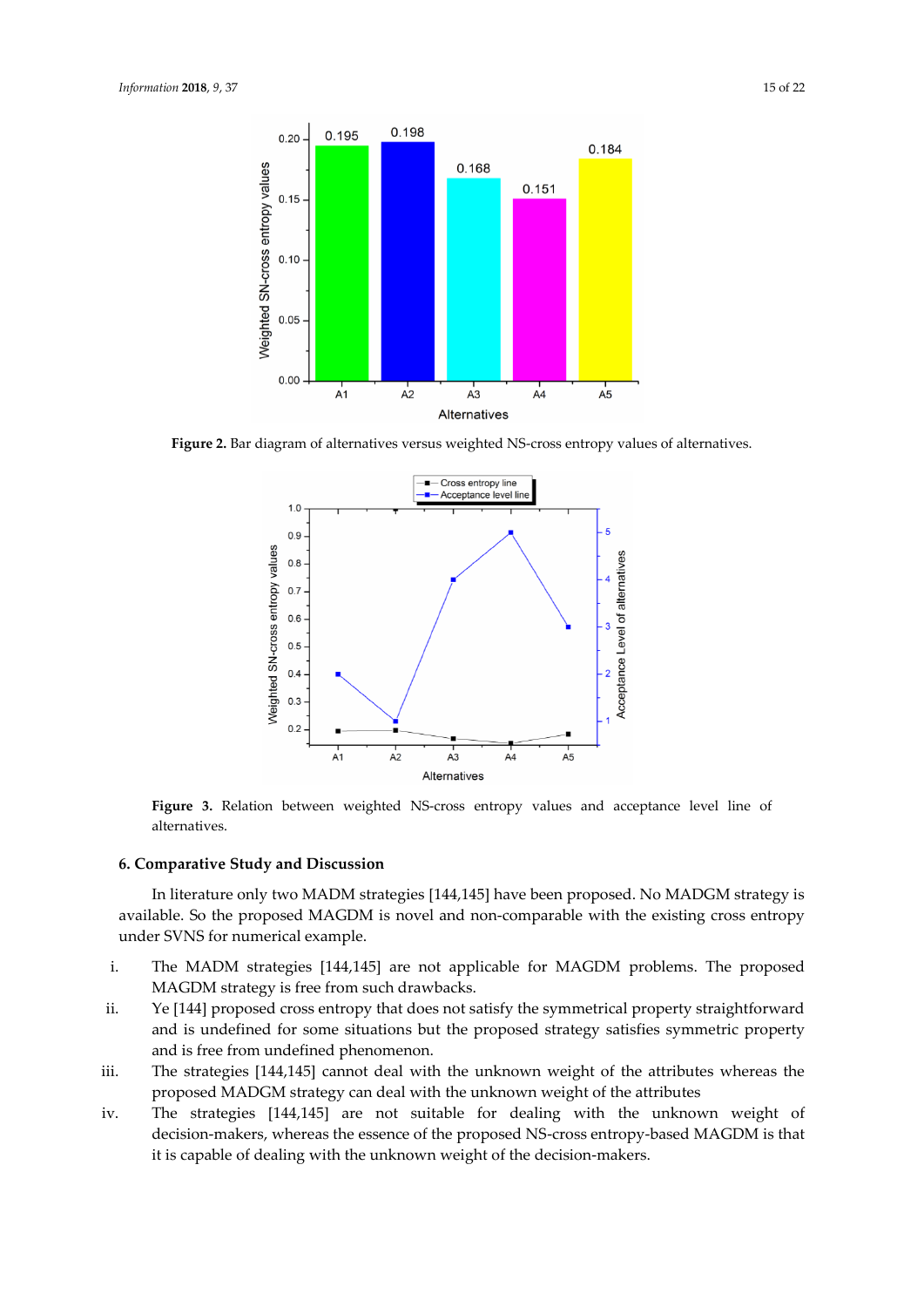## **7. Conclusions**

In this paper, we have defined a novel cross entropy measure in SVNS environment. The proposed cross entropy measure in SVNS environment is free from the drawbacks of asymmetrical behavior and undefined phenomena. It is capable of dealing with the unknown weight of attributes and the unknown weight of decision-makers. We have proved the basic properties of the NS-cross entropy measure. We also defined weighted NS-cross entropy measure and proved its basic properties. Based on the weighted NS-cross entropy measure, we have developed a novel MAGDM strategy to solve neutrosophic multi-attribute group decision-making problems. We have at first proposed a novel MAGDM strategy based on NS-cross entropy measure with technique to determine the unknown weight of attributes and the unknown weight of decision-makers. Other existing cross entropy measures [144,145] can deal only with the MADM problem with single decision-maker and known weight of the attributes. So in general, our proposed NS-cross entropy-based MAGDM strategy is not comparable with the existing cross-entropy-based MADM strategies [144,145] under the single-valued neutrosophic environment. Finally, we solve a MAGDM problem to show the feasibility, applicability and efficiency of the proposed MAGDM strategy. The proposed NS-cross entropy-based MAGDM can be applied in teacher selection, pattern recognition, weaver selection, medical treatment selection options, and other practical problems. In future study, the proposed NS-cross entropy-based MAGDM strategy can be also extended to the interval neutrosophic set environment.

**Acknowledgments:** The authors are very grateful to the anonymous reviewers for their insightful and constructive comments and suggestions that have led to an improved version of this paper.

**Author Contributions:** Surapati Pramanik conceived and designed the problem; Surapati Pramanik and Shyamal Dalapati solved the problem; Surapati Pramanik, Shariful Alam, Florentin Smarandache and Tapan Kumar Roy analyzed the results; Surapati Pramanik and Shyamal Dalapati wrote the paper.

**Conflicts of Interest:** The authors declare no conflicts of interest.

## **References**

- 1. Zadeh, L.A. Fuzzy sets. *Inf. Control* **1965**, *8*, 338–356.
- 2. Bellman, R.; Zadeh, L.A. Decision-making in A fuzzy environment. *Manag. Sci.* **1970**, *17*, 141–164.
- 3. Atanassov, K.T. Intuitionistic fuzzy sets. *Fuzzy Sets Syst.* **1986**, *20*, 87–96.
- 4. Pramanik, S.; Mukhopadhyaya, D. Grey relational analysis-based intuitionistic fuzzy multi-criteria group decision-making approach for teacher selection in higher education. *Int. J. Comput. Appl.* **2011**, *34*, 21–29, doi:10.5120/4138-5985.
- 5. Mondal, K.; Pramanik, S. Intuitionistic fuzzy multi criteria group decision making approach to quality-brick selection problem. *J. Appl. Quant. Methods* **2014**, *9*, 35–50.
- 6. Dey, P.P.; Pramanik, S.; Giri, B.C. Multi-criteria group decision making in intuitionistic fuzzy environment based on grey relational analysis for weaver selection in Khadi institution. *J. Appl. Quant. Methods* **2015**, *10*, 1–14.
- 7. Ye, J. Multicriteria fuzzy decision-making method based on the intuitionistic fuzzy cross-entropy. In Proceedings of the International Conference on Intelligent Human-Machine Systems and Cybernetics, Hangzhou, China, 26–27 August 2009; Volume 1, pp. 59–61.
- 8. Chen, S.M.; Chang, C.H. A novel similarity measure between Atanassov's intuitionistic fuzzy sets based on transformation techniques with applications to pattern recognition. *Inf. Sci.* **2015**, *291*, 96–114.
- 9. Chen, S.M.; Cheng, S.H.; Chiou, C.H. Fuzzy multi-attribute group decision making based on intuitionistic fuzzy sets and evidential reasoning methodology. *Inf. Fusion* **2016**, *27*, 215–227.
- 10. Wang, J.Q.; Han, Z.Q.; Zhang, H.Y. Multi-criteria group decision making method based on intuitionistic interval fuzzy information. *Group Decis. Negot.* **2014**, *23*, 715–733.
- 11. Yue, Z.L. TOPSIS-based group decision-making methodology in intuitionistic fuzzy setting. *Inf. Sci.* **2014**, *277*, 141–153.
- 12. He, X.; Liu, W.F. An intuitionistic fuzzy multi-attribute decision-making method with preference on alternatives. *Oper. Res. Manag. Sci.* **2013**, *22*, 36–40.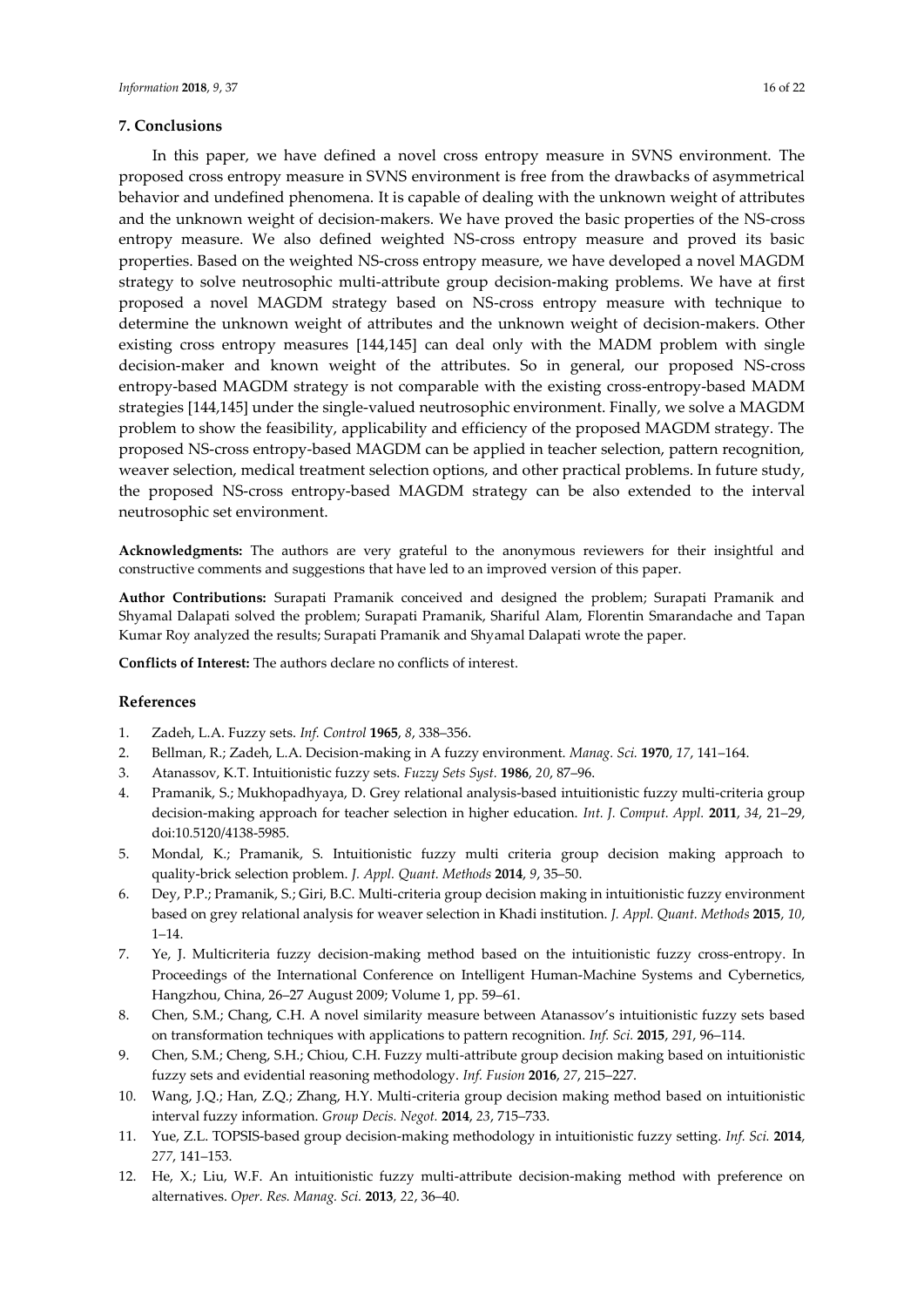- 13. Zadeh, L.A. Probability Measures of Fuzzy Events. *J. Math. Anal. Appl*. **1968**, *23*, 421–427.
- 14. Burillo, P.; Bustince, H. Entropy on intuitionistic fuzzy sets and on interval-valued fuzzy sets. *Fuzzy Sets Systs.* **1996**, *78*, 305–316.
- 15. Szmidt, E.; Kacprzyk, J. Entropy for intuitionistic fuzzy sets. *Fuzzy Sets Syst.* **2001**, *118*, 467–477.
- 16. Wei, C.P.; Wang, P.; Zhang, Y.Z. Entropy, similarity measure of interval-valued intuitionistic fuzzy sets and their applications. *Inf. Sci.* **2011**, *181*, 4273–4286.
- 17. Li, X.Y. Interval-valued intuitionistic fuzzy continuous cross entropy and its application in multi-attribute decision-making. *Comput. Eng. Appl.* **2013**, *49*, 234–237.
- 18. Shang, X.G.; Jiang, W.S. A note on fuzzy information measures. *Pattern Recognit. Lett.* **1997**, *18*, 425–432.
- 19. Vlachos, I.K.; Sergiadis, G.D. Intuitionistic fuzzy information applications to pattern recognition. *Pattern Recognit. Lett.* **2007**, *28*, 197–206.
- 20. Ye, J. Fuzzy cross entropy of interval-valued intuitionistic fuzzy sets and its optimal decision-making method based on the weights of alternatives. *Expert Syst. Appl.* **2011**, *38*, 6179–6183.
- 21. Xia, M.M.; Xu, Z.S. Entropy/cross entropy-based group decision making under intuitionistic fuzzy environment. *Inf. Fusion* **2012**, *13*, 31–47.
- 22. Tong, X.; Yu, L. A novel MADM approach based on fuzzy cross entropy with interval-valued intuitionistic fuzzy sets. *Math. Probl. Eng.* **2015**, *2015*, 965040, doi:10.1155/2015/965040.
- 23. Smarandache, F. *Neutrosophy, Neutrosophic Probability, Set, and Logic*, 4th ed.; American Research Press: Rehoboth, DE, USA, 1998.
- 24. Wang, H.; Smarandache, F.; Zhang, Y.Q.; Sunderraman, R. Single valued neutrosophic sets. *Multispace Multistruct.* **2010**, *4*, 410–413.
- 25. Pramanik, S.; Biswas, P.; Giri, B.C. Hybrid vector similarity measures and their applications to multi-attribute decision making under neutrosophic environment. *Neural Comput*. *Appl*. **2017**, *28*, 1163–1176, doi:10.1007/s00521-015-2125-3.
- 26. Biswas, P.; Pramanik, S.; Giri, B.C. Entropy based grey relational analysis method for multi-attribute decision making under single valued neutrosophic assessments. *Neutrosoph. Sets Syst.* **2014**, *2*, 102–110.
- 27. Biswas, P.; Pramanik, S.; Giri, B.C. A new methodology for neutrosophic multi-attribute decision making with unknown weight information. *Neutrosoph. Sets Syst.* **2014**, *3*, 42–52.
- 28. Biswas, P.; Pramanik, S.; Giri, B.C. TOPSIS method for multi-attribute group decision-making under single valued neutrosophic environment. *Neural Comput. Appl.* **2016**, *27*, 727–737, doi:10.1007/s00521-015-1891-2.
- 29. Biswas, P.; Pramanik, S.; Giri, B.C. Aggregation of triangular fuzzy neutrosophic set information and its application to multi-attribute decision making. *Neutrosoph. Sets Syst.* **2016**, *12*, 20–40.
- 30. Biswas, P.; Pramanik, S.; Giri, B.C. Value and ambiguity index based ranking method of single-valued trapezoidal neutrosophic numbers and its application to multi-attribute decision making. *Neutrosoph. Sets Syst.* **2016**, *12*, 127–138.
- 31. Biswas, P.; Pramanik, S.; Giri, B.C. Multi-attribute group decision making based on expected value of neutrosophic trapezoidal numbers. In *New Trends in Neutrosophic Theory and Applications*; Smarandache, F., Pramanik, S., Eds.; Pons Editions: Brussels, Belgium; Volume II, in press.
- 32. Biswas, P.; Pramanik, S.; Giri, B.C. Non-linear programming approach for single-valued neutrosophic TOPSIS method. *New Math. Nat. Comput.* **2017**, in press.
- 33. Deli. I.; Subas, Y. A ranking method of single valued neutrosophic numbers and its applications to multi-attribute decision making problems. *Int. J. Mach. Learn. Cybern.* **2017**, *8*, 1309–1322, doi:10.1007/s13042016-0505-3.
- 34. Ji, P.; Wang, J.Q.; Zhang, H.Y. Frank prioritized Bonferroni mean operator with single-valued neutrosophic sets and its application in selecting third-party logistics providers. *Neural Comput. Appl.* **2016**, doi:10.1007/s00521-016-2660-6.
- 35. Kharal, A. A neutrosophic multi-criteria decision making method. *New Math. Nat. Comput*. **2014**, *10*, 143– 162.
- 36. Liang, R.X.; Wang, J.Q.; Li, L. Multi-criteria group decision making method based on interdependent inputs of single valued trapezoidal neutrosophic information. *Neural Comput. Appl.* **2016**, 1–20, doi:10.1007/s00521-016-2672-2.
- 37. Liang, R.X.; Wang, J.Q.; Zhang, H.Y. A multi-criteria decision-making method based on single-valued trapezoidal neutrosophic preference relations with complete weight information. *Neural Comput. Appl.* **2017**, 1–16, doi:10.1007/s00521-017-2925-8.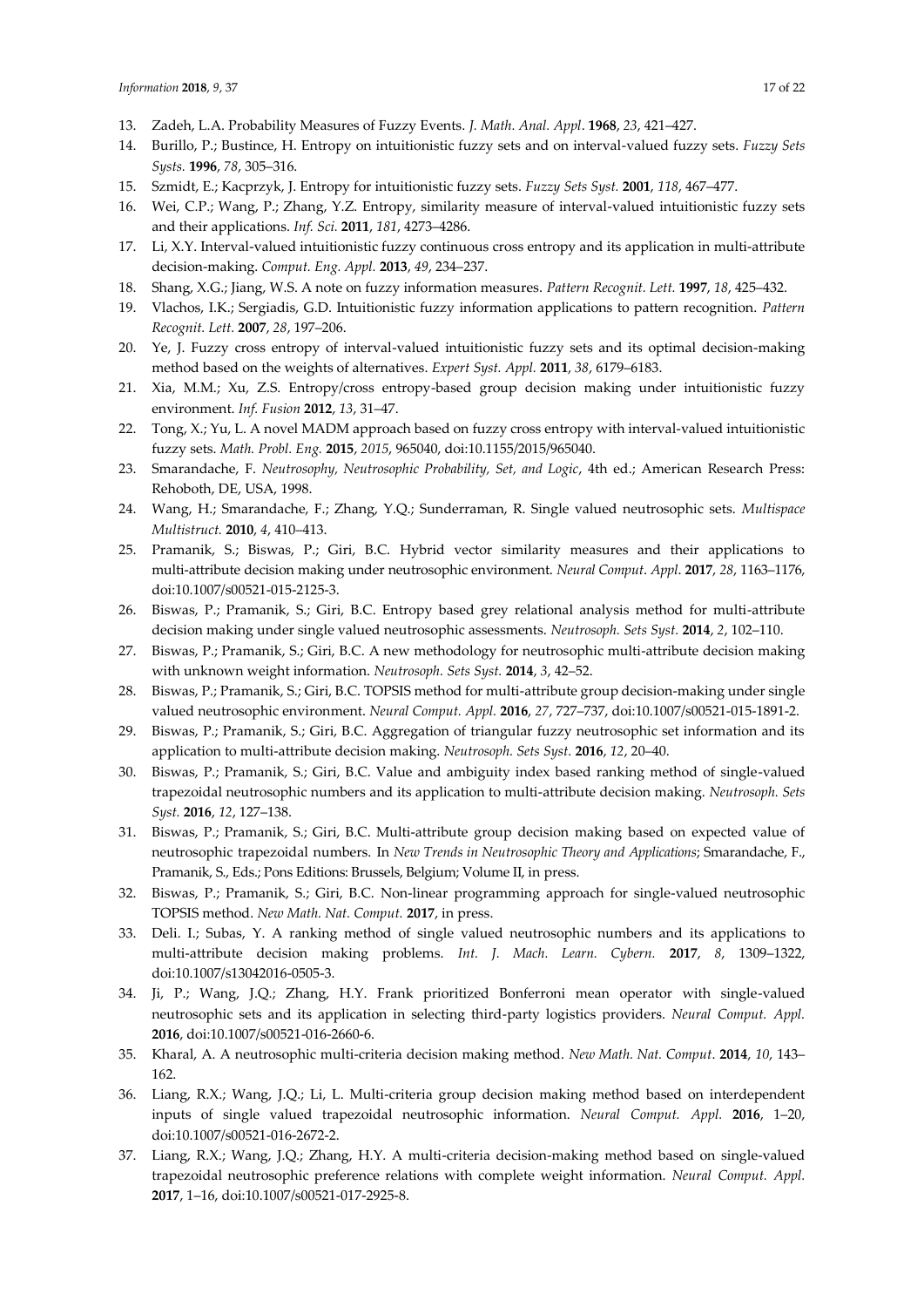- 38. Liu, P.; Chu, Y.; Li, Y.; Chen, Y. Some generalized neutrosophic number Hamacher aggregation operators and their application to group decision making*. Int. J. Fuzzy Syst.* **2014**, *16*, 242–255.
- 39. Liu, P.D.; Li, H.G. Multiple attribute decision-making method based on some normal neutrosophic Bonferroni mean operators. *Neural Comput. Appl.* **2017**, *28*, 179–194.
- 40. Liu, P.; Wang, Y. Multiple attribute decision-making method based on single-valued neutrosophic normalized weighted Bonferroni mean. *Neural Comput. Appl.* **2014**, *25*, 2001–2010.
- 41. Peng, J.J.; Wang, J.Q.; Wang, J.; Zhang, H.Y.; Chen, X.H. Simplified neutrosophic sets and their applications in multi-criteria group decision-making problems. *Int. J. Syst. Sci*. **2016**, *47*, 2342–2358.
- 42. Peng, J.; Wang, J.; Zhang, H.; Chen, X. An outranking approach for multi-criteria decision-making problems with simplified neutrosophic sets. *Appl. Soft Comput.* **2014**, *25*, 336–346.
- 43. Zavadskas, E.K.; Baušys, R.; Lazauskas, M. Sustainable assessment of alternative sites for the construction of a waste incineration plant by applying WASPAS method with single-valued neutrosophic set. *Sustainability* **2015**, *7*, 15923–15936.
- 44. Pramanik, S.; Dalapati, S.; Roy, T.K. Logistics center location selection approach based on neutrosophic multi-criteria decision making. In *New Trends in Neutrosophic Theory and Applications*; Smarandache, F., Pramanik, S., Eds.; Pons Editions: Brussels, Belgium, 2016; Volume 1, pp. 161–174.
- 45. Sahin, R.; Karabacak, M. A multi attribute decision making method based on inclusion measure for interval neutrosophic sets. *Int. J. Eng. Appl. Sci.* **2014**, *2*, 13–15.
- 46. Sahin, R.; Kucuk, A. Subsethood measure for single valued neutrosophic sets. *J. Intell. Fuzzy Syst.* **2015**, 29, 525–530, doi:10.3233/IFS-141304.
- 47. Sahin, R.; Liu, P. [Maximizing deviation method for neutrosophic multiple attribute decision making with](javascript:void(0))  [incomplete weight information.](javascript:void(0)) *Neural Comput. Appl.* **2016**, *27*, 2017–2029.
- 48. Sodenkamp, M. Models, Strategies and Applications of Group Multiple-Criteria Decision Analysis in Complex and Uncertain Systems. PhD Dissertation, University of Paderborn, Paderborn, Germany, 2013.
- 49. Ye, J. Multicriteria decision-making method using the correlation coefficient under single-valued neutrosophic environment. *Int. J. Gen. Syst.* **2013**, *42*, 386–394.
- 50. Jiang, W.; Shou, Y. A Novel single-valued neutrosophic set similarity measure and its application in multi criteria decision-making. *Symmetry* **2017**, *9*, 127, doi:10.3390/sym9080127.
- 51. Ye, J. A multi criteria decision-making method using aggregation operators for simplified neutrosophic sets. *J. Intell. Fuzzy Syst.* **2014**, *26*, 2459–2466.
- 52. Xu, D.S.; Wei, C.; Wei, G.W. TODIM method for single-valued neutrosophic multiple attribute decision making. *Information* **2017**, *8*, 125.
- 53. Ye, J. Bidirectional projection method for multiple attribute group decision making with neutrosophic number. *Neural Comput. Appl.* **2017**, *28*, 1021–1029, doi:10.1007/s00521-015-2123-5.
- 54. Ye, J. Projection and bidirectional projection measures of single valued neutrosophic sets and their decision—Making method for mechanical design scheme. *J. Exp. Theor. Artif. Intell*. **2017**, *29*, 731–740, doi:10.1080/0952813X.2016.1259263.
- 55. Pramanik, S.; Roy, T.K. Neutrosophic game theoretic approach to Indo-Pak conflict over Jammu-Kashmir. *Neutrosoph. Sets Syst.* **2014**, *2*, 82–101.
- 56. Mondal, K.; Pramanik, S. Multi-criteria group decision making approach for teacher recruitment in higher education under simplified Neutrosophic environment. *Neutrosoph. Sets Syst.* **2014**, *6*, 28–34.
- 57. Mondal, K.; Pramanik, S. Neutrosophic decision making model of school choice. *Neutrosoph. Sets Syst.* **2015**, *7*, 62–68.
- 58. Cheng, H.D.; Guo, Y. A new neutrosophic approach to image thresholding. *New Math. Nat. Comput.* **2008**, *4*, 291–308.
- 59. Guo, Y.; Cheng, H.D. New neutrosophic approach to image segmentation. *Pattern Recognit*. **2009**, *42*, 587– 595.
- 60. Guo, Y.; Sengur, A.; Ye, J. A novel image thresholding algorithm based on neutrosophic similarity score. *Measurement* **2014**, *58*, 175–186.
- 61. Ye, J. Single valued neutrosophic minimum spanning tree and its clustering method. *J. Intell. Syst.* **2014**, *23*, 311–324.
- 62. Ye, J. Clustering strategies using distance-based similarity measures of single-valued neutrosophic sets. *J. Intell. Syst.* **2014**, *23*, 379–389.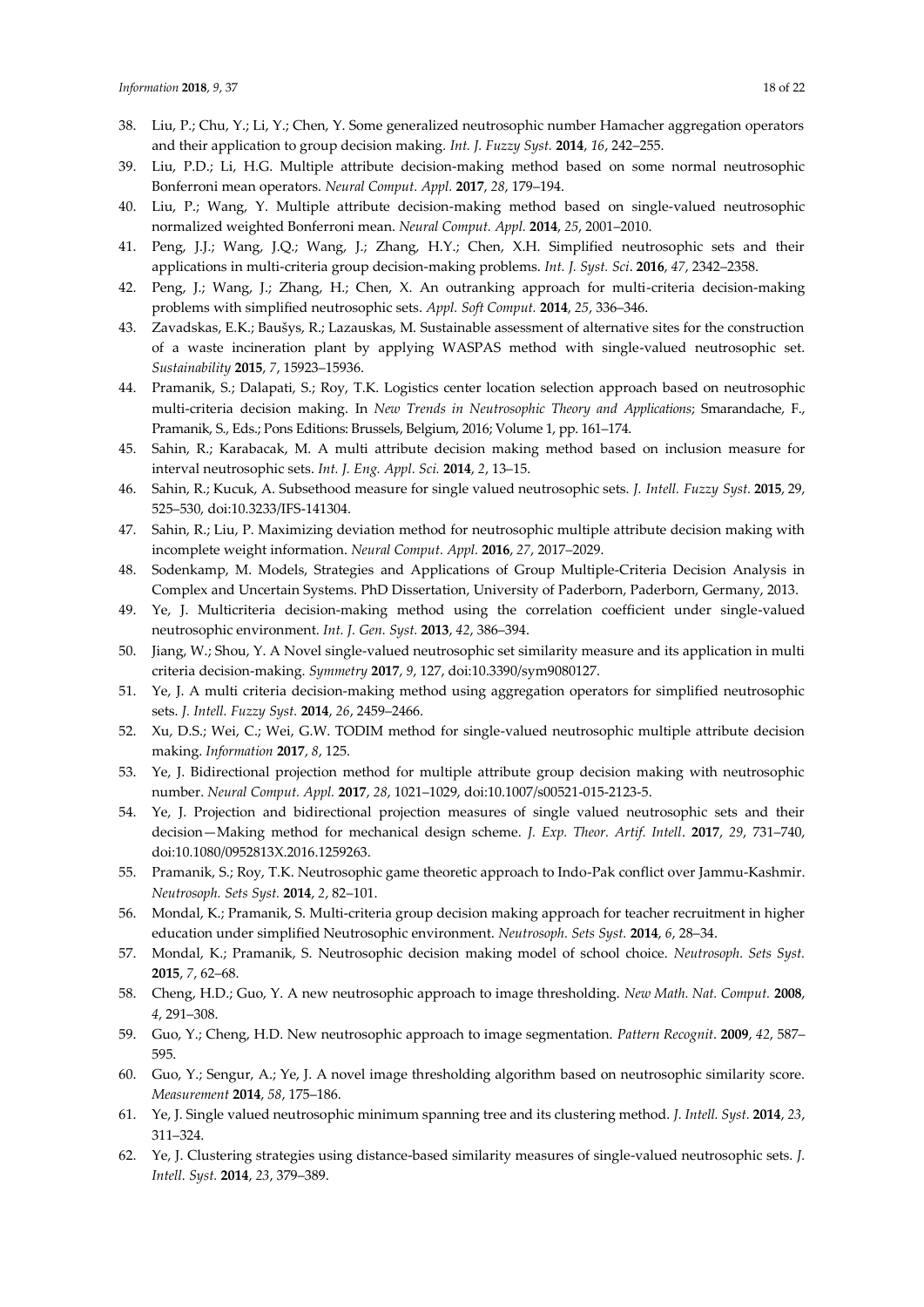- 63. Mondal, K.; Pramanik, S. A study on problems of Hijras in West Bengal based on neutrosophic cognitive maps. *Neutrosoph. Sets Syst.* **2014**, *5*, 21–26.
- 64. Pramanik, S.; Chakrabarti. S. A study on problems of construction workers in West Bengal based on neutrosophic cognitive maps. *Int. J. Innov. Res. Sci. Eng. Technol*. **2013**, *2*, 6387–6394.
- 65. Maji, P.K. Neutrosophic soft set. *Ann. Fuzzy Math. Inform*. **2012**, *5*, 157–168.
- 66. Maji, P.K. Neutrosophic soft set approach to a decision-making problem. *Ann. Fuzzy Math. Inform*. **2013**, *3*, 313–319.
- 67. Sahin, R.; Kucuk, A. Generalized neutrosophic soft set and its integration to decision-making problem. *Appl. Math. Inf. Sci.* **2014**, *8*, 2751–2759.
- 68. Dey, P.P.; Pramanik, S.; Giri, B.C. Neutrosophic soft multi-attribute decision making based on grey relational projection method. *Neutrosoph. Sets Syst.* **2016**, *11*, 98–106.
- 69. Dey, P.P.; Pramanik, S.; Giri, B.C. Neutrosophic soft multi-attribute group decision making based on grey relational analysis method. *J. New Results Sci.* **2016**, *10*, 25–37.
- 70. Dey, P.P.; Pramanik, S.; Giri, B.C. Generalized neutrosophic soft multi-attribute group decision making based on TOPSIS. *Crit. Rev.* **2015**, *11*, 41–55.
- 71. Pramanik, S.; Dalapati, S. GRA based multi criteria decision making in generalized neutrosophic soft set environment, *Glob. J. Eng. Sci. Res. Manag.* **2016**, *3*, 153–169.
- 72. Das, S.; Kumar, S.; Kar, S.; Pal, T. Group decision making using neutrosophic soft matrix: An algorithmic approach. *J. King Saud Univ. Comput. Inf. Sci.* **2017**, doi:10.1016/j.jksuci.2017.05.001.
- 73. Şahin, M.; Alkhazaleh, S.; Uluçay, V. Neutrosophic soft expert sets. *Appl. Math*. **2015**, *6*, 116–127.
- 74. Pramanik, S.; Dey, P.P.; Giri, B.C. TOPSIS for single valued neutrosophic soft expert set based multi-attribute decision making problems. *Neutrosoph. Sets Syst.* **2015**, *10*, 88–95.
- 75. Broumi, S.; Smarandache, F. Single valued neutrosophic soft expert sets and their application in decision making. *J. New Theory* **2015**, *3*, 67–88.
- 76. Ali, M.; Smarandache, F. Complex neutrosophic set. *Neural Comput. Appl.* **2017**, *28*, 1817–1831, doi:10.1007/s00521-015-2154-y.
- 77. Broumi, S.; Smarandache, F.; Dhar, M. Rough neutrosophic sets. *Ital. J. Pure Appl. Math.* **2014**, *32*, 493–502.
- 78. Broumi, S.; Smarandache, F.; Dhar, M. Rough neutrosophic sets. *Neutrosoph. Sets Syst.* **2014**, *3*, 60–66.
- 79. Yang, H.L.; Zhang, C.L.; Guo, Z.L.; Liu, Y.L.; Liao, X. A hybrid model of single valued neutrosophic sets and rough sets: Single valued neutrosophic rough set model. *Soft Comput*. **2016**, *21*, 6253–6267, doi:10.1007/s00500-016-2356-y.
- 80. Mondal, K.; Pramanik, S. Rough neutrosophic multi-attribute decision-making based on grey relational analysis. *Neutrosoph. Sets Syst.* **2015**, *7*, 8–17.
- 81. Mondal, K.; Pramanik, S. Rough neutrosophic multi-attribute decision-making based on rough accuracy score function. *Neutrosoph. Sets Syst.* **2015**, *8*, 14–21.
- 82. Mondal, K.; Pramanik, S.; Smarandache, F. Several trigonometric Hamming similarity measures of rough neutrosophic sets and their applications in decision making. In *New Trends in Neutrosophic Theory and Applications*; Smarandache, F., Pramanik, S., Eds.; Pons Editions: Brussels, Belgium, 2016; Volume 1, pp. 93–103.
- 83. Mondal, K.; Pramanik, S.; Smarandache, F. Multi-attribute decision making based on rough neutrosophic variational coefficient similarity measure. *Neutrosoph. Sets Syst.* **2016**, *13*, 3–17.
- 84. Mondal, K.; Pramanik, S.; Smarandache, F. Rough neutrosophic TOPSIS for multi-attribute group decision making**.** *Neutr. Sets Syst.* **2016**, *13*, 105–117.
- 85. Pramanik, S.; Roy, R.; Roy, T.K.; Smarandache, F. Multi criteria decision making using correlation coefficient under rough neutrosophic environment. *Neutrosoph. Sets Syst.* **2017**, *17*, 29–36.
- 86. Pramanik, S.; Roy, R.; Roy, T.K. Multi criteria decision making based on projection and bidirectional projection measures of rough neutrosophic sets. In *New Trends in Neutrosophic Theory and Applications*; Smarandache, F., Pramanik, S., Eds.; Pons Editions: Brussels, Belgium, 2017; Volume II.
- 87. Mondal, K.; Pramanik, S. Tri-complex rough neutrosophic similarity measure and its application in multi-attribute decision making. *Crit. Rev.* **2015**, *11*, 26–40.
- 88. Mondal, K.; Pramanik, S.; Smarandache, F. Rough neutrosophic hyper-complex set and its application to multi-attribute decision making**.** *Crit. Rev.* **2016**, *13*, 111–126.
- 89. Wang, J.Q.; Li, X.E. TODIM method with multi-valued neutrosophic sets. *Control Decis.* **2015**, *30*, 1139– 1142.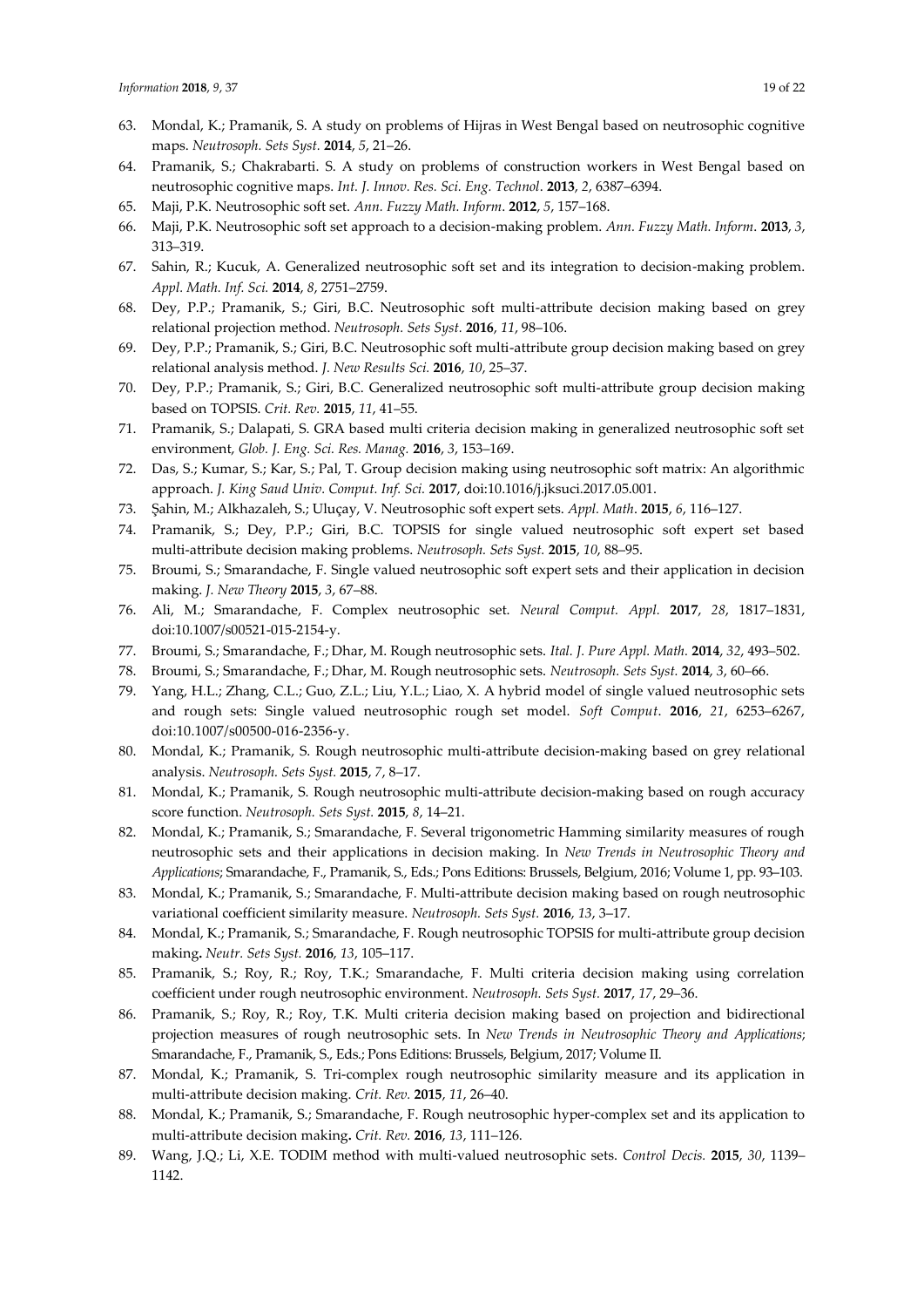- 90. Peng, J.J.; Wang, J.Q.; Wu, X.H.; Wang, J.; Chen, X.H. Multi-valued neutrosophic sets and power aggregation operators with their applications in multi-criteria group decision-making problems. *Int. J. Comput. Intell. Syst.* **2015**, *8*, 345–363.
- 91. Peng, J.J.; Wang, J. Multi-valued neutrosophic sets and its application in multi-criteria decision-making problems. *Neutrosoph. Sets Syst.* **2015**, *10*, 3–17.
- 92. Ye, J. Multiple-attribute decision-making method under a single-valued neutrosophic hesitant fuzzy environment. *J. Intell. Syst.* **2015**, *24*, 23–36.
- 93. Sahin, R.; Liu, P. Correlation coefficient of single-valued neutrosophic hesitant fuzzy sets and its applications in decision making. *Neural Comput Appl.* **2017**, *28*, 1387–1395, doi:10.1007/s00521-015-2163-x.
- 94. Liu, P.; Zhang, L. The extended VIKOR method for multiple criteria decision making problem based on neutrosophic hesitant fuzzy set. *arXiv* **2015**, arXiv:1512.0139.
- 95. Biswas, P.; Pramanik, S.; Giri, B.C. Some distance measures of single valued neutrosophic hesitant fuzzy sets and their applications to multiple attribute decision making. In *New Trends in Neutrosophic Theory and Applications*; Smarandache, F., Pramanik, S., Eds.; Pons Editions: Brussels, Belgium, 2016; pp. 55–63.
- 96. Biswas, P.; Pramanik, S.; Giri, B.C. GRA method of multiple attribute decision making with single valued neutrosophic hesitant fuzzy set information. In *New Trends in Neutrosophic Theory and Applications*; Smarandache, F., Pramanik, S., Eds.; Pons Editions: Brussels, Belgium, 2016; pp. 55–63.
- 97. Sahin, R.; Liu, P. Distance and similarity measure for multiple attribute with single–valued neutrosophic hesitant fuzzy information. In *New Trends in Neutrosophic Theory and Applications*; Smarandache, F., Pramanik, S., Eds.; Pons Editions: Brussels, Belgium, 2016; pp. 35–54.
- 98. Deli, I.; Ali, M.; Smarandache, F. Bipolar neutrosophic sets and their applications based on multi criteria decision making problems. In Proceedings of the 2015 International Conference on Advanced Mechatronic Systems (ICAMechS), Beijing, China, 22–24 August 2015; pp. 249–254, doi:10.1109/ICAMechS.2015.7287068.
- 99. Dey, P.P.; Pramanik, S.; Giri, B.C. TOPSIS for solving multi-attribute decision making problems under bi-polar neutrosophic environment. In *New Trends in Neutrosophic Theory and Applications*; Smarandache, F., Pramanik, S., Eds.; Pons Editions: Brussels, Belgium, 2016; pp. 65–77.
- 100. Pramanik, S.; Dey, P.P.; Giri, B.C.; Smarandache, F. Bipolar neutrosophic projection based models for solving multi-attribute decision making problems. *Neutrosoph. Sets Syst.* **2017**, *15*, 70–79.
- 101. Uluçay, V.; Deli, I.; Şahin, M. Similarity measures of bipolar neutrosophic sets and their application to multiple criteria decision making. *Neural Comput. Appl.* **2016**, 1–10, doi:10.1007/s00521-016-2479-1.
- 102. Sahin. M.; Deli, I.; Ulucay, V. Jaccard vector similarity measure of bipolar neutrosophic set based on multi-criteria decision making. In Proceedings of the International Conference on Natural Science and Engineering (ICNASE'16), Kilis, Turkey, 19–20 March 2016.
- 103. Deli, I.; Subas, Y.A. Multiple criteria decision making method on single valued bipolar neutrosophic set based on correlation coefficient similarity measure. In Proceedings of the International Conference on Mathematics and Mathematics Education (ICMME 2016), Elazg, Turkey, 12–14 May 2016.
- 104. Ali, M.; Deli, I.; Smarandache, F. The theory of neutrosophic cubic sets and their applications in pattern recognition. *J. Intell. Fuzzy Syst.* **2016**, *30*, 1957–1963.
- 105. Jun, Y.B.; Smarandache, F.; Kim, C.S. Neutrosophic cubic sets. *New Math. Nat. Comput.* **2017**, *13*, 41–54.
- 106. Banerjee, D.; Giri, B.C.; Pramanik, S.; Smarandache, F. GRA for multi attribute decision making in neutrosophic cubic set environment. *Neutrosoph. Sets Syst.* **2017**, *15*, 60–69.
- 107. Pramanik, S.; Dalapati, S.; Alam, S.; Roy, T.K. NC-TODIM-based MAGDM under a neutrosophic cubic set environment. *Information* **2017**, *8*, 149, doi:10.3390/info8040149.
- 108. Pramanik, S.; Dalapati, S.; Alam, S.; Roy, T.K.; Smarandache, F. Neutrosophic cubic MCGDM method based on similarity measure. *Neutrosoph. Sets Syst.* **2017**, *16*, 44–56.
- 109. Lu, Z.; Ye, J. Cosine measures of neutrosophic cubic sets for multiple attribute decision-making. *Symmetry* **2017**, *9*, 121.
- 110. Pramanik, S.; Dey, P.P.; Giri, B.C.; Smarandache, F. An Extended TOPSIS for Multi-Attribute Decision Making Problems with Neutrosophic Cubic Information. *Neutrosoph. Sets Syst.* **2017**, *17*, 20–28.
- 111. Zhan, J.; Khan, M.; Gulistan, M. Applications of neutrosophic cubic sets in multi-criteria decision-making. *Int. J. Uncertain. Quantif.* **2017**, *7*, 377–394.
- 112. Ye, J. Linguistic neutrosophic cubic numbers and their multiple attribute decision-making method. *Information* **2017**, *8*, 110.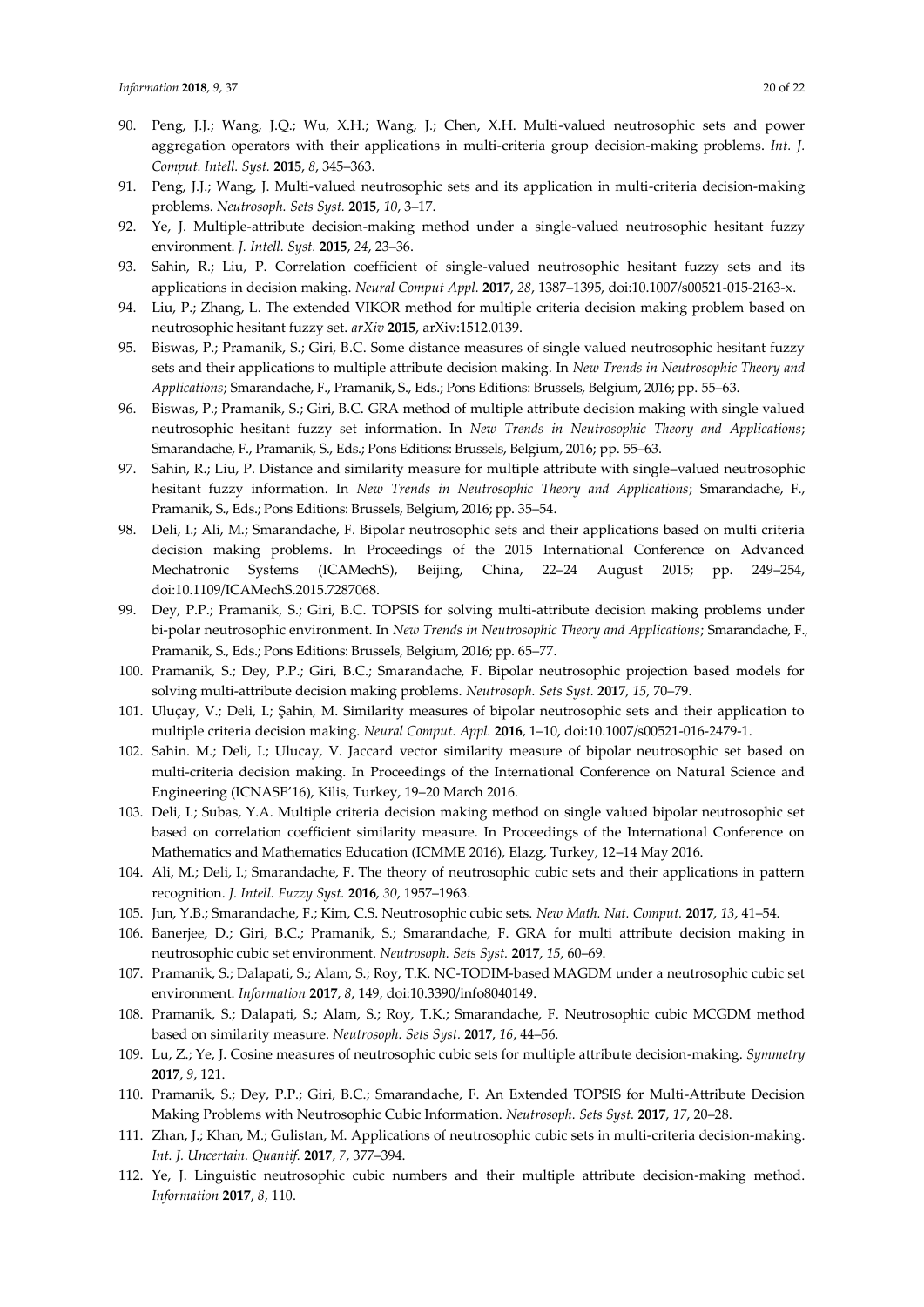- 113. Pramanik, S.; Dalapati, S.; Alam, S.; Roy, T.K. TODIM method for group decision making under bipolar neutrosophic set environment. In *New Trends in Neutrosophic Theory and Applications*; Smarandache, F., Pramanik, S., Eds.; Pons Editions: Brussels, Belgium, 2017; Volume II.
- 114. Chinnadurai, V.; Swaminathan, A.; Anu, B. Some properties of neutrosophic cubic soft set. *Int. J. Comput. Res. Dev.* **2016**, *1*, 113–119.
- 115. Pramanik, S.; Dalapati, S.; Alam, S.; Roy, T.K. Some operations and properties of neutrosophic cubic soft set. *Glob. J. Res. Rev.* **2017**, *4*, 1–8, doi:10.21767/2393-8854.100014.
- 116. Wang, H.; Smarandache, F.; Zhang, Y.Q.; Sunderraman, R. *Interval Neutrosophic Sets and Logic: Theory and Applications in Computing*; Hexis: Phoenix, AZ, USA, 2005.
- 117. Deli, I. Interval-valued neutrosophic soft sets and its decision making. *Int. J. Mach. Learn. Cybern.* **2017**, *8*, 665, doi:10.1007/s13042-015-0461-3.
- 118. Ali, M.; Dat, L.Q.; Son, L.H.; Smarandache, F. Interval complex neutrosophic set: Formulation and applications in decision-making. *Int. J. Fuzzy Syst.* **2017**, 1–14, doi:10.1007/s40815-017-0380-4.
- 119. Broumi, [S.; Smarandache, F. Interval neutrosophic rough set.](http://fs.gallup.unm.edu/nss/IntervalNeutrosophicRoughSet.pdf) *Neutrosoph. Sets Syst.* **2015**, *7*, 23–31, [doi:10.5281/zenodo.571414.](https://doi.org/10.5281/zenodo.571414)
- 120. Pramanik, [S.; Mondal, K. Interval neutrosophic multi-attribute decision-making](http://fs.gallup.unm.edu/nss/IntervalNeutrosophicMultiAttribute.pdf) based on grey relational analysis. *[Neutrosoph. Sets Syst.](http://fs.gallup.unm.edu/nss/IntervalNeutrosophicMultiAttribute.pdf)* **2015**, *9*, 13–22, [doi:10.5281/zenodo.571413.](https://doi.org/10.5281/zenodo.571413)
- 121. Mondal, K.; Pramanik, S. Decision making based on [some similarity measures under interval rough](http://fs.gallup.unm.edu/nss/DecisionMakingBasedOnSomeSimilarityMeasures.pdf)  [neutrosophic environment.](http://fs.gallup.unm.edu/nss/DecisionMakingBasedOnSomeSimilarityMeasures.pdf) *Neutrosoph. Sets Syst.* **2015**, *10*, 46–57, [doi:10.5281/zenodo.571358.](https://doi.org/10.5281/zenodo.571358)
- 122. Ye, J. Correlation coefficients of interval neutrosophic hesitant fuzzy sets and its application in a multiple attribute decision making method. *Informatica* **2016**, *27*, 179–202.
- 123. Biswas, P.; Pramanik, S.; Giri, B.C. Cosine similarity measure based multi-attribute decision-making with trapezoidal fuzzy neutrosophic numbers. *Neutrosoph. Sets Syst.* **2015**, *8*, 47–57.
- 124. Ye, J. Trapezoidal neutrosophic set and its application to multiple attribute decision-making. *Neural Comput. Appl.* **2015**, *26*, 1157–1166.
- 125. Liu, P.D.; Teng, F. Multiple attribute decision making method based on normal neutrosophic generalized weighted power averaging operator. *Int. J. Mach. Learn. Cybern.* **2015**, 1–13, doi:10.1007/s13042-015-0385-y.
- 126. Ye, J. An extended TOPSIS method for multiple attribute group decision making based on single valued neutrosophic linguistic numbers. *J. Intell. Fuzzy Syst.* **2015**, *28*, 247–255.
- 127. Ye, J. Some aggregation operators of interval neutrosophic linguistic numbers for multiple attribute decision making. *J. Intell. Fuzzy Syst.* **2014**, *27*, 2231–2241.
- 128. Ma, Y.X.; Wang, J.Q.; Wang, J.; Wu, X.H. An interval neutrosophic linguistic multi-criteria group decision-making method and its application in selecting medical treatment options. *Neural Comput. Appl.* **2017**, *28*, 2745–2765, doi:10.1007/s00521-016-2203-1.
- 129. Tian, Z.P.; Wang, J.; Zhang, H.Y.; Chen, X.H.; Wang, J.Q. Simplified neutrosophic linguistic normalized weighted Bonferroni mean operator and its application to multi-criteria decision making problems. *Filomat* **2015**, *30*, 3339–3360, doi:10.2298/FIL1508576F.
- 130. Broumi, S.; Smarandache, F. Single valued neutrosophic trapezoid linguistic aggregation operators based on multi-attribute decision making. *Bull. Pure Appl. Sci. Math. Stat.* **2014**, *33*, 135–155.
- 131. Broumi, S.; Smarandache, F. An extended TOPSIS method for multiple attribute decision making based on interval neutrosophic uncertain linguistic variables. *Neutrosoph. Sets Syst.* **2015**, *8*, 22–31.
- 132. Ye, J. Multiple attribute group decision making based on interval neutrosophic uncertain linguistic variables. *Int. J. Mach. Learn. Cybern.* **2017**, *8*, 837–848, doi:10.1007/s13042-015-0382-1.
- 133. Dey, P.P.; Pramanik, S.; Giri, B.C. An extended grey relational analysis based multiple attribute decision making in interval neutrosophic uncertain linguistic setting. *Neutrosoph. Sets Syst.* **2016**, *11*, 21–30.
- 134. Deli, I.; Broumi, S.; Smarandache, F. On neutrosophic refined sets and their applications in medical diagnosis. *J. New Theory* **2015**, *6*, 88–98.
- 135. Broumi, S.; Deli, I. Correlation measure for neutrosophic refined sets and its application in medical diagnosis. *Palest. J. Math.* **2016**, *5*, 135–143.
- 136. Pramanik, S.; Banerjee, D.; Giri, B.C. [TOPSIS approach for multi attribute group decision making in](http://www.gallup.unm.edu/~smarandache/TOPSISApproachForMultiAttribute.pdf)  [refined neutrosophic environment.](http://www.gallup.unm.edu/~smarandache/TOPSISApproachForMultiAttribute.pdf) In *New Trends in Neutrosophic Theory and Applications*; Smarandache, F., Pramanik, S., Eds.; Pons Editions: Brussels, Belgium, 2016; pp. 79–91.
- 137. Pramanik, S.; Banerjee, D.; Giri, B.C. Multi–criteria group decision making model in neutrosophic refined set and its application. *Glob. J. Eng. Sci. Res. Manag*. **2016**, *3*, 12–18, doi:10.5281/zenodo.55307.